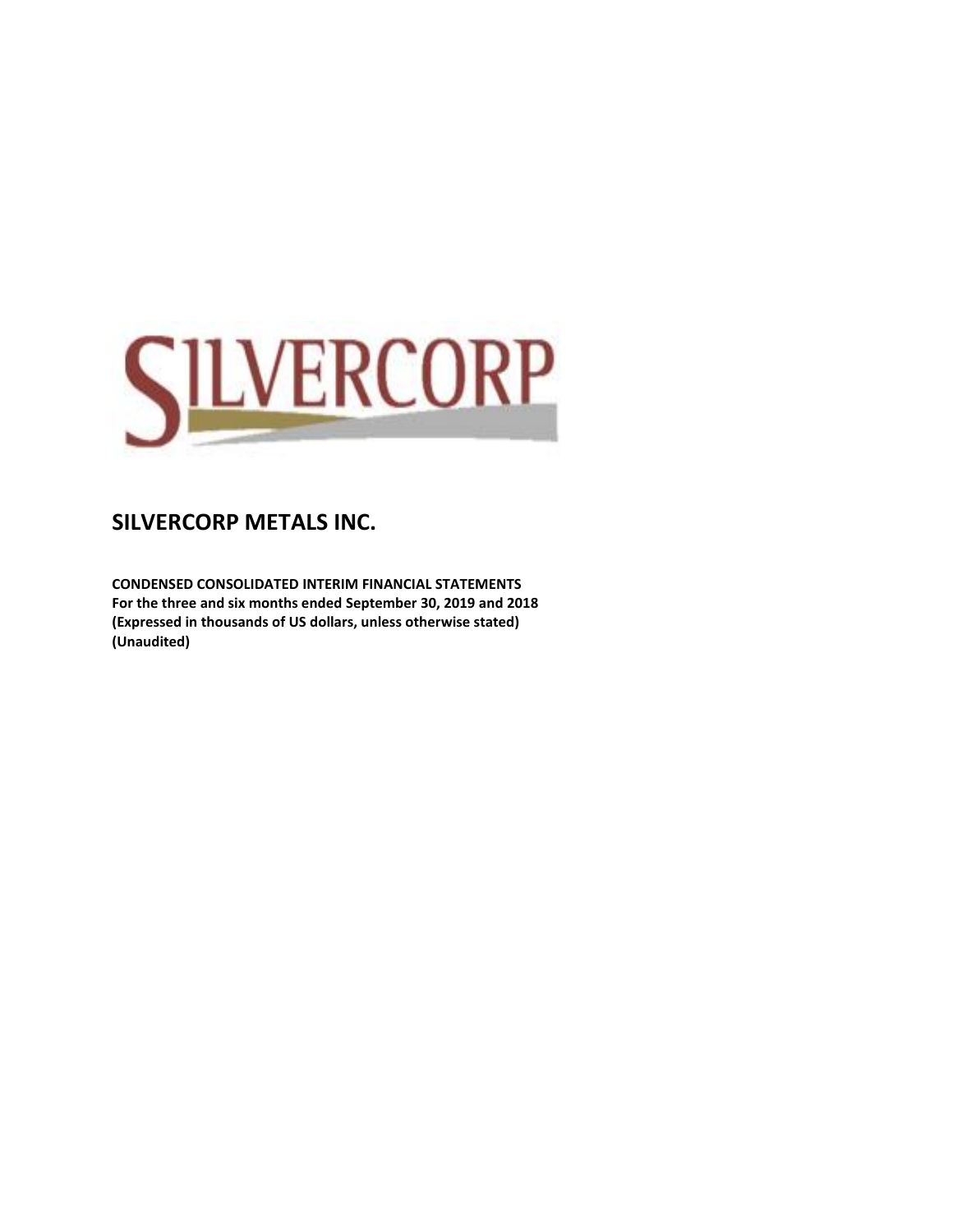## **Condensed Consolidated Interim Statements of Financial Position**

*(Unaudited) (Expressed in thousands of U.S. dollars)*

|                                                                |                | As at September 30, | As at March 31, |
|----------------------------------------------------------------|----------------|---------------------|-----------------|
|                                                                | <b>Notes</b>   | 2019                | 2019            |
| <b>ASSETS</b>                                                  |                |                     |                 |
| <b>Current Assets</b>                                          |                |                     |                 |
| Cash and cash equivalents                                      | 19             | \$<br>56,092        | \$<br>67,441    |
| Short-term investments                                         |                | 79,103              | 47,836          |
| Trade and other receivables                                    |                | 1,917               | 467             |
| Current portion of lease receivable                            | 8              | 198                 |                 |
| Inventories                                                    |                | 9,580               | 10,836          |
| Due from related parties                                       | 12             | 2,941               | 3,022           |
| Income tax receivable                                          |                | 3,778               | 1,301           |
| Prepaids and deposits                                          |                | 5,148               | 3,958           |
|                                                                |                | 158,757             | 134,861         |
| <b>Non-current Assets</b>                                      |                |                     |                 |
| Long-term prepaids and deposits                                |                | 520                 | 769             |
| Long-term portion lease receivable                             | 8              | 468                 |                 |
| Reclamation deposits                                           |                | 8,969               | 7,953           |
| Investment in an associate                                     | 3              | 43,413              | 38,703          |
| Other investments                                              | 4              | 10,785              | 9,253           |
| Plant and equipment                                            | 5              | 67,044              | 68,617          |
| Mineral rights and properties                                  | 6              | 221,792             | 238,920         |
| <b>TOTAL ASSETS</b>                                            |                | \$<br>511,748       | \$<br>499,076   |
| <b>LIABILITIES AND EQUITY</b>                                  |                |                     |                 |
| <b>Current Liabilities</b>                                     |                |                     |                 |
| Accounts payable and accrued liabilities                       |                | \$<br>29,009        | \$<br>29,856    |
| Current portion of lease obligation                            | 8              | 599                 |                 |
| Bank loan                                                      | $\overline{7}$ |                     | 4,475           |
| Deposits received                                              |                | 1,252               | 3,040           |
| Income tax payable                                             |                | 2,895               | 502             |
|                                                                |                | 33,755              | 37,873          |
| <b>Non-current Liabilities</b>                                 |                |                     |                 |
| Long-term portion of lease obligation                          | 8              | 1,887               |                 |
| Deferred income tax liabilities                                |                | 34,121              | 34,334          |
| Environmental rehabilitation                                   |                | 12,713              | 13,688          |
| <b>Total Liabilities</b>                                       |                | 82,476              | 85,895          |
| Equity                                                         |                |                     |                 |
| Share capital                                                  |                | 238,251             | 231,269         |
| Share option reserve                                           |                | 16,146              | 15,898          |
| Reserves                                                       |                | 25.409              | 25,409          |
| Accumulated other comprehensive loss                           | 10             | (56,066)            | (41, 864)       |
| Retained earnings                                              |                | 138,614             | 116,734         |
| Total equity attributable to the equity holders of the Company |                | 362,354             | 347,446         |
| <b>Non-controlling interests</b>                               | 11             | 66,918              | 65,735          |
| <b>Total Equity</b>                                            |                | 429,272             | 413,181         |
| TOTAL LIABILITIES AND EQUITY                                   |                | \$<br>511,748       | \$<br>499,076   |

Approved on behalf of the Board:

*(Signed) David Kong* Director

*(Signed) Rui Feng*

Director

See accompanying notes to the condensed consolidated interim financial statements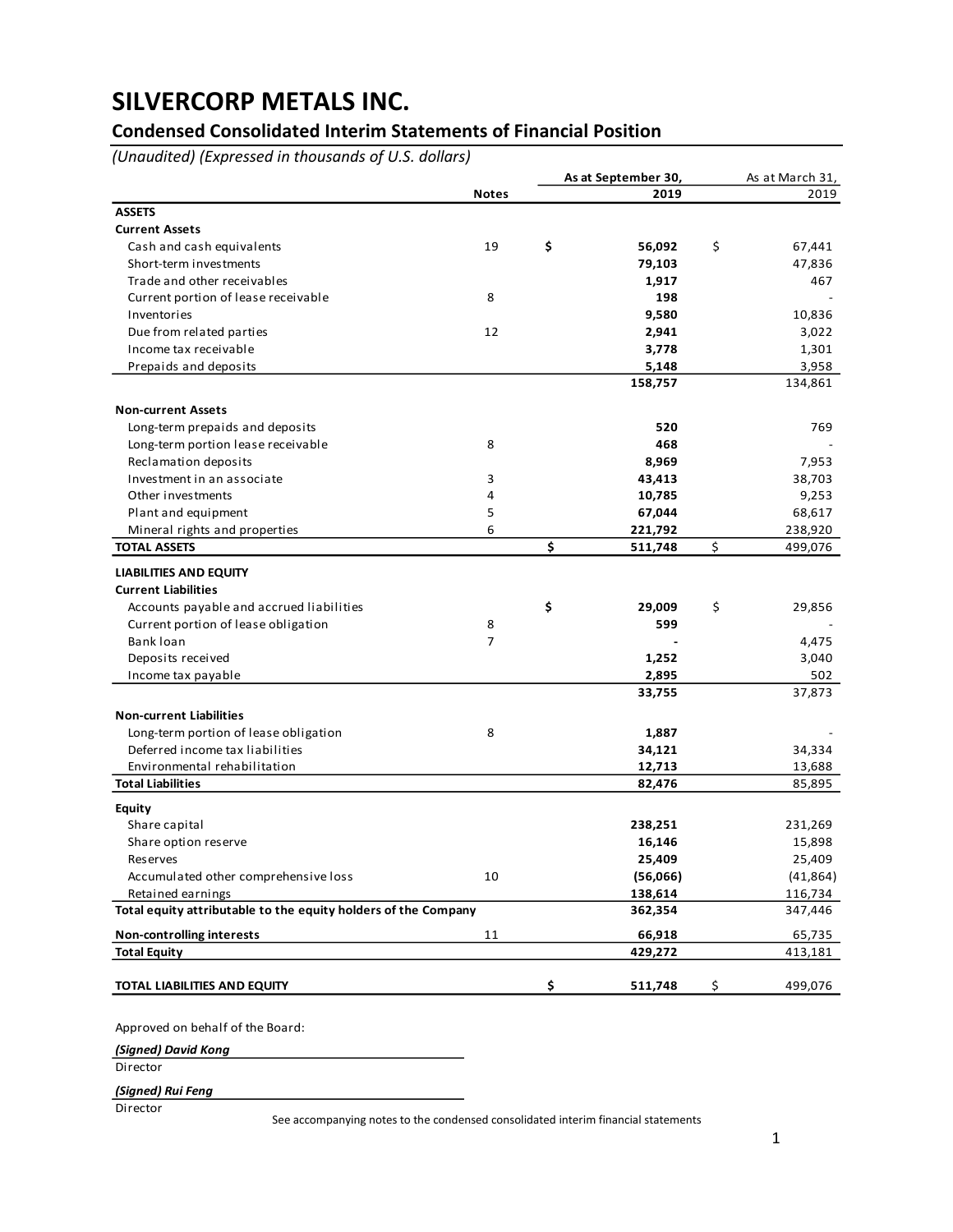### **Condensed Consolidated Interim Statements of Income**

*(Unaudited)(Expressed in thousands of U.S. dollars, except numbers for share and per share figures)*

|                                                                      |              |    | Three Months Ended September 30, |      |             | Six Months Ended September 30, |      |             |
|----------------------------------------------------------------------|--------------|----|----------------------------------|------|-------------|--------------------------------|------|-------------|
|                                                                      | <b>Notes</b> |    | 2019                             |      | 2018        | 2019                           |      | 2018        |
|                                                                      |              |    |                                  |      |             |                                |      |             |
| <b>Sales</b>                                                         | 18(b)(c)     | \$ | 49,886                           | - \$ | 48,091      | \$<br>$95,462$ \$              |      | 93,216      |
| Cost of sales                                                        |              |    |                                  |      |             |                                |      |             |
| <b>Production costs</b>                                              |              |    | 17,290                           |      | 18,238      | 35,290                         |      | 32,515      |
| Mineral resource taxes                                               |              |    | 1,408                            |      | 1,392       | 2,659                          |      | 2,641       |
| Depreciation and amortization                                        |              |    | 5,814                            |      | 5,761       | 11,683                         |      | 10,509      |
|                                                                      |              |    | 24,512                           |      | 25,391      | 49,632                         |      | 45,665      |
| <b>Gross profit</b>                                                  |              |    | 25,374                           |      | 22,700      | 45,830                         |      | 47,551      |
| General and administrative                                           | 13           |    | 4,901                            |      | 4,605       | 9,449                          |      | 9,077       |
| Government fees and other taxes                                      | 14           |    | 496                              |      | 767         | 1,090                          |      | 1,569       |
| Foreign exchange (gain) loss                                         |              |    | (797)                            |      | 708         | 57                             |      | (80)        |
| Loss on disposal of plant and equipment                              | 5            |    | 121                              |      | 124         | 263                            |      | 134         |
| Gain on disposal of mineral rights and properties                    | 6            |    |                                  |      |             | (1, 477)                       |      |             |
| Share of loss in associate                                           | 3            |    | 244                              |      | 105         | 525                            |      | 384         |
| Dilution gain on investment in associate                             | 3            |    |                                  |      |             | (723)                          |      |             |
| Reclassification of other comprehensive income upon                  |              |    |                                  |      |             |                                |      |             |
| ownership dilution of investment in associate                        | 3            |    |                                  |      |             | (21)                           |      |             |
| Other expense                                                        |              |    | 291                              |      | 213         | 490                            |      | 276         |
| Income from operations                                               |              |    | 20,118                           |      | 16,178      | 36,177                         |      | 36,191      |
| Finance income                                                       | 15           |    | 818                              |      | 825         | 1,747                          |      | 1,621       |
| Finance costs                                                        | 15           |    | (136)                            |      | (163)       | (311)                          |      | (297)       |
| Income before income taxes                                           |              |    | 20,800                           |      | 16,840      | 37,613                         |      | 37,515      |
| Income tax expense                                                   | 16           |    | 5,139                            |      | 5,763       | 4,651                          |      | 12,261      |
| Net income                                                           |              | \$ | $15,661$ \$                      |      | 11,077      | \$<br>32,962 \$                |      | 25,254      |
| Attributable to:                                                     |              |    |                                  |      |             |                                |      |             |
| Equity holders of the Company                                        |              | \$ | $12,221$ \$                      |      | 8,037       | \$<br>24,828 \$                |      | 18,958      |
| Non-controlling interests                                            | 11           |    | 3,440                            |      | 3,040       | 8,134                          |      | 6,296       |
|                                                                      |              | \$ | 15,661                           | Ŝ.   | 11,077      | \$<br>$32,962$ \$              |      | 25,254      |
| Earnings per share attributable to the equity holders of the Company |              |    |                                  |      |             |                                |      |             |
| Basic earnings per share                                             |              | \$ | 0.07                             | -\$  | 0.05        | \$<br>0.15                     | - \$ | 0.11        |
| Diluted earnings per share                                           |              | Ś  | 0.07                             | Ŝ.   | 0.05        | \$<br>0.14                     | Ś.   | 0.11        |
| Weighted Average Number of Shares Outstanding - Basic                |              |    | 170,842,478                      |      | 168,105,986 | 170,419,199                    |      | 167,687,266 |
| Weighted Average Number of Shares Outstanding - Diluted              |              |    | 171,904,531                      |      | 170,312,229 | 171,261,945                    |      | 169,773,955 |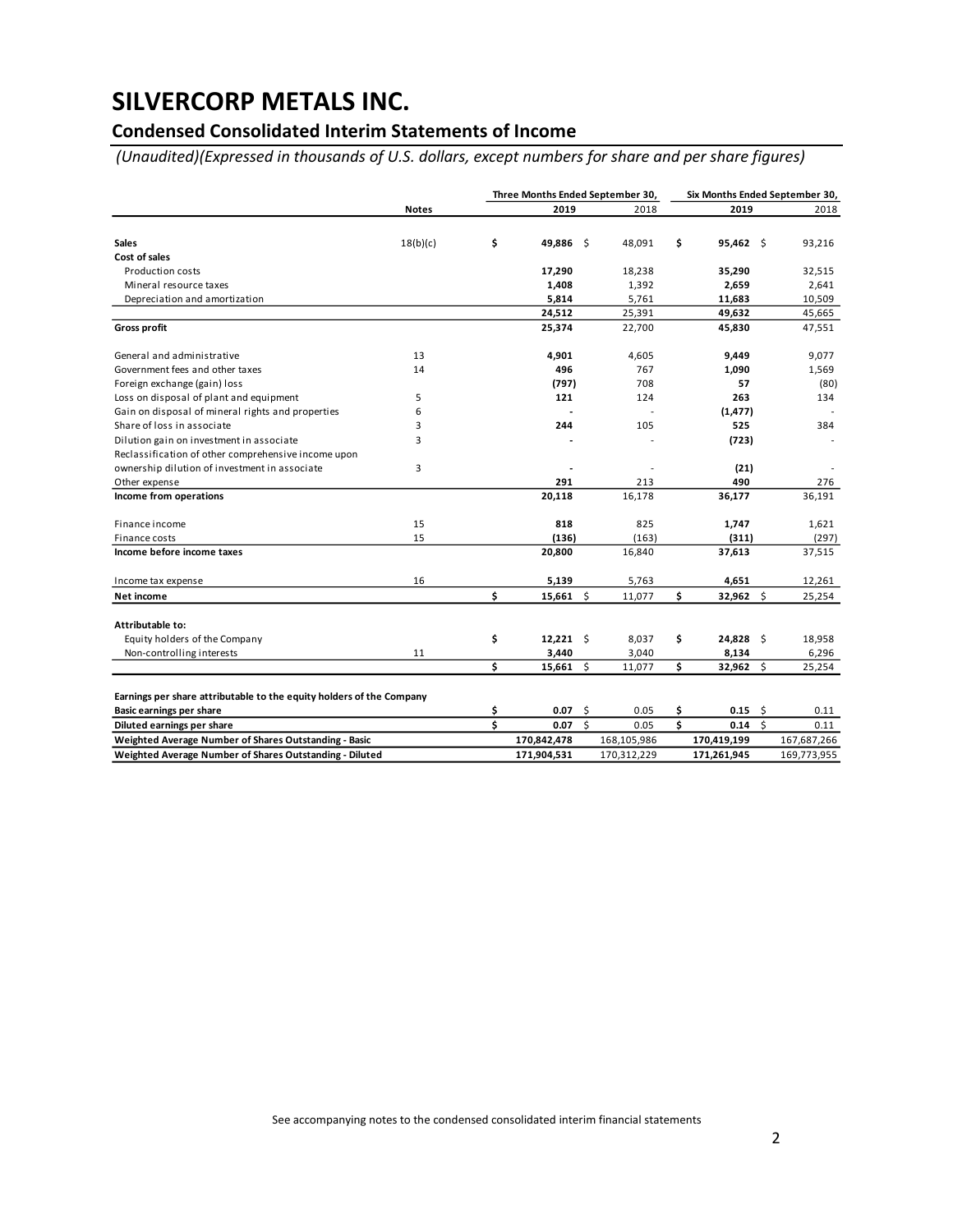### **Condensed Consolidated Interim Statements of Comprehensive Income**

*(Unaudited) (Expressed in thousands of U.S. dollars)*

|                                                                                      |              |    | Three Months Ended September 30. |                          |     | Six Months Ended September 30, |           |
|--------------------------------------------------------------------------------------|--------------|----|----------------------------------|--------------------------|-----|--------------------------------|-----------|
|                                                                                      | <b>Notes</b> |    | 2019                             | 2018                     |     | 2019                           | 2018      |
| Net income                                                                           |              | \$ | 15,661<br>- \$                   | 11,077                   | Ś.  | $32,962$ \$                    | 25,254    |
| Other comprehensive (loss) income, net of taxes:                                     |              |    |                                  |                          |     |                                |           |
| Items that may subsequently be reclassified to net income or loss:                   |              |    |                                  |                          |     |                                |           |
| Currency translation adjustment, net of tax of \$nil                                 |              |    | (13,541)                         | (10, 154)                |     | (18, 654)                      | (27, 268) |
| Share of other comprehensive income (loss) in associate                              | 3            |    | 135                              | 358                      |     | (222)                          | 617       |
| Reclassification to net income upon ownership dilution of investment in associate    |              |    |                                  | $\overline{\phantom{a}}$ |     | (21)                           |           |
| Items that will not subsequently be reclassified to net income or loss:              |              |    |                                  |                          |     |                                |           |
| Change in fair value on equity investments designated as FVTOCI, net of tax of \$nil | 4            |    | (409)                            | 1,585                    |     | 836                            | 1,677     |
| Other comprehensive loss, net of taxes                                               |              | \$ | $(13,815)$ \$                    | (8, 211)                 | Ś.  | $(18,061)$ \$                  | (24, 974) |
| Attributable to:                                                                     |              |    |                                  |                          |     |                                |           |
| Equity holders of the Company                                                        |              | \$ | $(11,524)$ \$                    | (6,071)                  | \$. | $(14,369)$ \$                  | (19,696)  |
| Non-controlling interests                                                            | 11           |    | (2, 291)                         | (2, 140)                 |     | (3,692)                        | (5, 278)  |
|                                                                                      |              | Ś  | $(13,815)$ \$                    | (8, 211)                 |     | $(18,061)$ \$                  | (24, 974) |
| Total comprehensive income                                                           |              |    | $1,846$ \$                       | 2,866                    |     | $14,901$ \$                    | 280       |
|                                                                                      |              |    |                                  |                          |     |                                |           |
| Attributable to:                                                                     |              |    |                                  |                          |     |                                |           |
| Equity holders of the Company                                                        |              | \$ | 697S                             | 1.966                    | Ś.  | 10,459<br>- Ś                  | (738)     |
| Non-controlling interests                                                            |              |    | 1,149                            | 900                      |     | 4,442                          | 1,018     |
|                                                                                      |              | Ś  | $1,846$ \$                       | 2,866                    |     | 14,901 \$                      | 280       |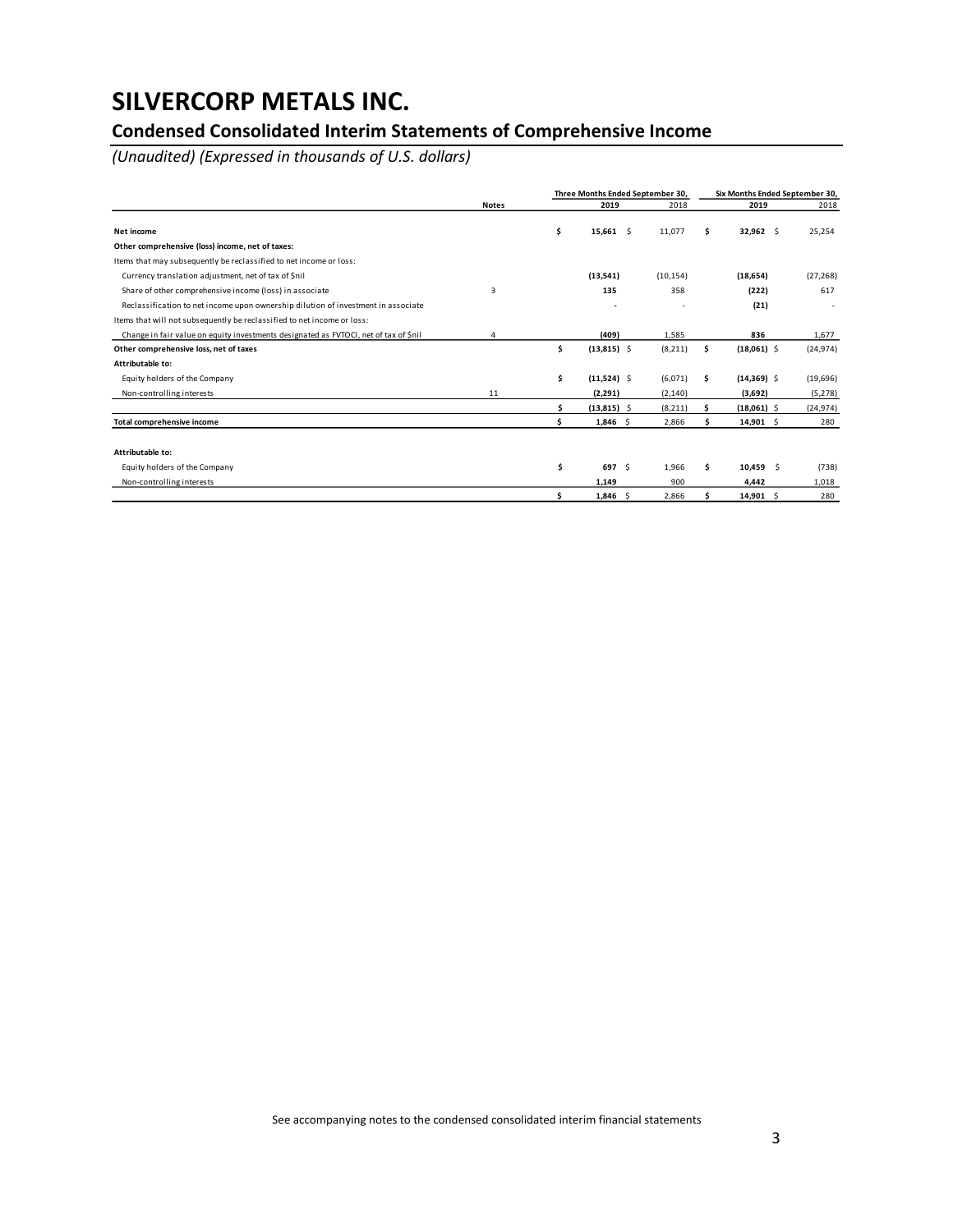### **Condensed Consolidated Interim Statements of Cash Flows**

*(Unaudited) (Expressed in thousands of U.S. dollars)*

|                                                              |                | Three Months Ended September 30, |                |                 | Six Months Ended September 30, |
|--------------------------------------------------------------|----------------|----------------------------------|----------------|-----------------|--------------------------------|
|                                                              | <b>Notes</b>   | 2019                             | 2018           | 2019            | 2018                           |
| Cash provided by                                             |                |                                  |                |                 |                                |
| <b>Operating activities</b>                                  |                |                                  |                |                 |                                |
| Net income                                                   |                | \$<br>$15,661$ \$                | 11,077         | \$<br>32,962 \$ | 25,254                         |
| Add (deduct) items not affecting cash:                       |                |                                  |                |                 |                                |
| Finance costs                                                | 15             | 136                              | 163            | 311             | 297                            |
| Depreciation, amortization and depletion                     |                | 6,203                            | 6,048          | 12,423          | 11,101                         |
| Share of loss in associate                                   | 3              | 244                              | 105            | 525             | 384                            |
| Dilution gain on investment in associate                     | 3              |                                  |                | (723)           |                                |
| Reclassification of other comprehensive loss upon ownership  |                |                                  |                |                 |                                |
| dilution of investment in associate                          | 3              |                                  |                | (21)            |                                |
| Income tax expense                                           | 16             | 5,139                            | 5,763          | 4,651           | 12,261                         |
| Finance income                                               | 15             | (818)                            | (825)          | (1,747)         | (1,621)                        |
| Loss on disposal of plant and equipment                      | 5              | 121                              | 124            | 263             | 134                            |
| Gain on disposal of mineral rights and properties            | 6              | $\overline{a}$                   | ÷.             | (1, 477)        |                                |
| Share-based compensation                                     |                | 701                              | 456            | 1,026           | 912                            |
| Reclamation expenditures                                     |                | (63)                             | (21)           | (74)            | (21)                           |
| Income taxes paid                                            |                | (1,011)                          | (5,388)        | (2,930)         | (8, 476)                       |
| Interest received                                            |                | 818                              | 825            | 1,747           | 1,621                          |
| Interest paid                                                |                | (32)                             | (48)           | (105)           | (48)                           |
| Changes in non-cash operating working capital                | 19             | (870)                            | 2,808          | (715)           | 441                            |
| Net cash provided by operating activities                    |                | 26,229                           | 21,087         | 46,116          | 42,239                         |
| <b>Investing activities</b>                                  |                |                                  |                |                 |                                |
| Mineral rights and properties                                |                |                                  |                |                 |                                |
| Capital expenditures                                         |                | (7, 239)                         | (6,064)        | (14,009)        | (11,793)                       |
| Proceeds on disposals                                        | 6              | 1,455                            |                | 6,146           |                                |
| Plant and equipment                                          |                |                                  |                |                 |                                |
| Additions                                                    |                | (2, 158)                         | (422)          | (4, 329)        | (1,643)                        |
| Proceeds on disposals                                        | 5              | 2                                | $\overline{2}$ | 3               | 29                             |
| Reclamation deposits                                         |                |                                  |                |                 |                                |
| Paid                                                         |                | (1, 543)                         | (41)           | (1,549)         | (45)                           |
| Other investments                                            |                |                                  |                |                 |                                |
| Acquisition                                                  |                | (1,726)                          |                | (1,726)         |                                |
| Proceeds on disposals                                        |                | 1,266                            | ÷.             | 1,266           |                                |
| Investment in associate                                      | 3              | (187)                            |                | (3,210)         |                                |
| Net purchases of short-term investments                      |                | (9, 543)                         | (30, 481)      | (33, 618)       | (17, 219)                      |
| Principal received on lease receivable                       | 8              | 9                                |                | 36              |                                |
| Net cash used in investing activities                        |                | (19, 664)                        | (37,006)       | (50, 990)       | (30,671)                       |
|                                                              |                |                                  |                |                 |                                |
| <b>Financing activities</b>                                  |                |                                  |                |                 |                                |
| Bank loan                                                    |                |                                  |                |                 |                                |
| Proceeds                                                     | $\overline{7}$ |                                  |                |                 | 4,527                          |
| Repayment                                                    | $\overline{7}$ |                                  |                | (4,369)         |                                |
| Principal payments on lease obligation                       | 8              | (187)                            |                | (288)           |                                |
| Non-controlling interests                                    |                |                                  |                |                 |                                |
| Distribution                                                 | 11             | (3,259)                          | (3,305)        | (3,259)         | (6,634)                        |
| Cash dividends distributed                                   | 9(c)           |                                  |                | (2, 125)        | (2,095)                        |
| Proceeds from issuance of common shares                      |                | 4,857                            | 518            | 5,077           | 1,020                          |
| Net cash provided by (used in) financing activities          |                | 1,411                            | (2,787)        | (4,964)         | (3, 182)                       |
| Effect of exchange rate changes on cash and cash equivalents |                | (1, 207)                         | (641)          | (1,511)         | (4,063)                        |
| Increase (decrease) in cash and cash equivalents             |                | 6,769                            | (19, 347)      | (11, 349)       | 4,323                          |
| Cash and cash equivalents, beginning of the period           |                | 49,323                           | 72,869         | 67,441          | 49,199                         |
| Cash and cash equivalents, end of the period                 |                | \$<br>56,092 \$                  | 53,522         | \$<br>56,092 \$ | 53,522                         |

See accompanying notes to the condensed consolidated interim financial statements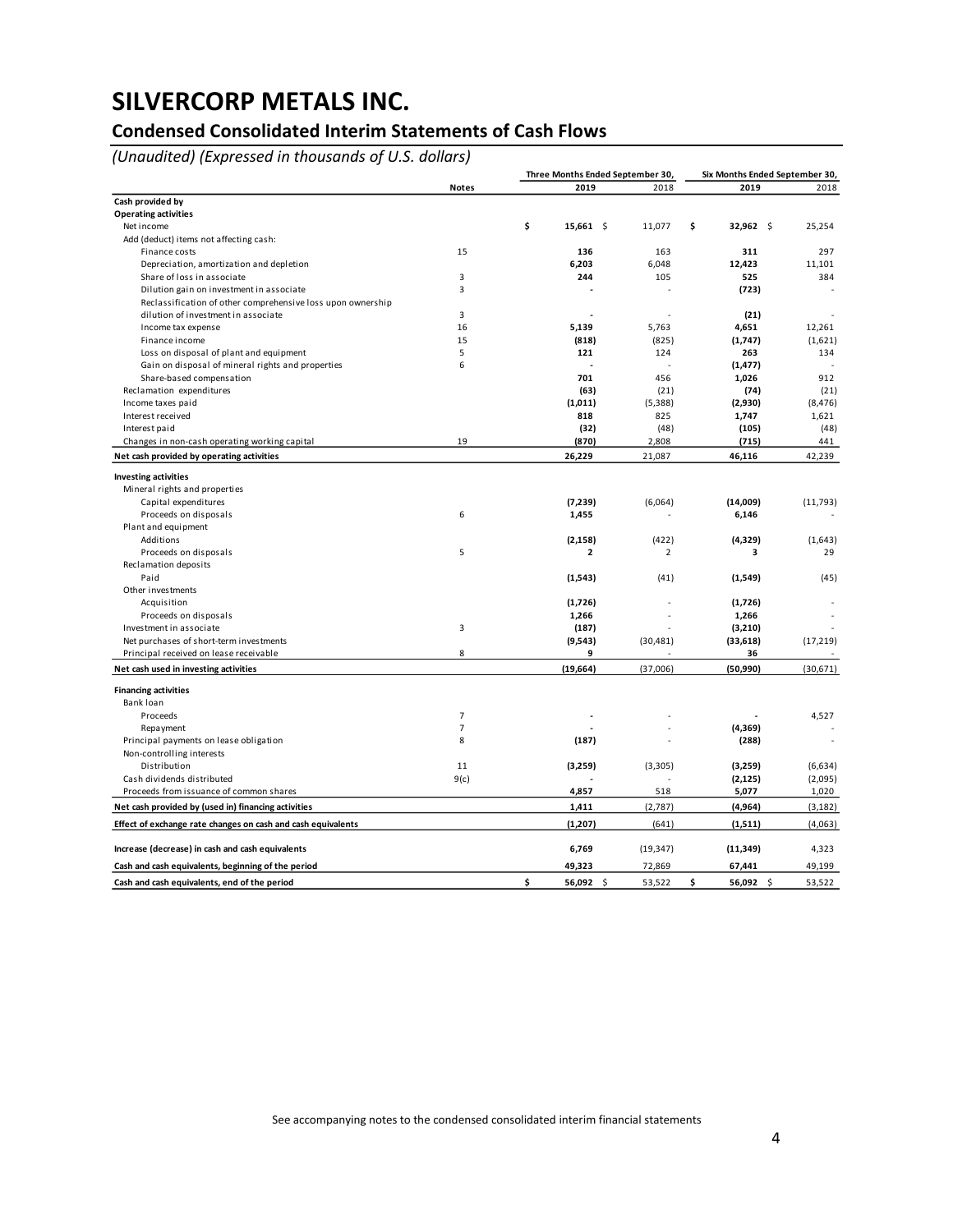### **Condensed Consolidated Interim Statements of Changes in Equity**

*(Unaudited) (Expressed in thousands of U.S. dollars, except numbers for share figures)*

|                                               |              | Share capital            |           |   |                 |                          |    |                                    |                         |    |                                                                   |    |                          |                        |
|-----------------------------------------------|--------------|--------------------------|-----------|---|-----------------|--------------------------|----|------------------------------------|-------------------------|----|-------------------------------------------------------------------|----|--------------------------|------------------------|
|                                               |              | Number of                |           |   | Share<br>option |                          |    | Accumulated other<br>comprehensive | Retained                |    | Total equity attributable<br>to the equity holders of controlling |    | Non-                     |                        |
|                                               | <b>Notes</b> | shares                   | Amount    |   | reserve         | Reserves                 |    | loss                               | earnings                |    | the Company                                                       |    |                          | interests Total equity |
| Balance, April 1, 2018                        |              | 167,029,556              | \$228,729 |   | 14,690          | \$25,409                 | Ŝ  | (25, 875)                          | 86,283<br>\$            | -S | 329,236                                                           | Ŝ. | 68,943                   | \$<br>398,179          |
| Options exercised                             |              | 1,394,806                | 1,400     |   | (380)           | $\overline{\phantom{a}}$ |    |                                    |                         |    | 1,020                                                             |    |                          | 1,020                  |
| Share-based compensation                      |              |                          |           |   | 912             |                          |    |                                    |                         |    | 912                                                               |    |                          | 912                    |
| Dividends declared                            |              |                          |           |   |                 |                          |    |                                    | (2,095)                 |    | (2,095)                                                           |    |                          | (2,095)                |
| Distribution to non-controlling interests     |              |                          |           |   |                 |                          |    |                                    |                         |    | $\overline{\phantom{a}}$                                          |    | (6,634)                  | (6,634)                |
| Disposition of non-controlling interests upon |              |                          |           |   |                 |                          |    |                                    |                         |    |                                                                   |    |                          |                        |
| wound-up of a subsidiary                      |              |                          |           |   |                 |                          |    |                                    |                         |    | $\overline{\phantom{a}}$                                          |    | (1,002)                  | (1,002)                |
| Comprehensive (loss) income                   |              |                          |           |   |                 |                          |    | (19,696)                           | 18,958                  |    | (738)                                                             |    | 1,018                    | 280                    |
| Balance, September 30, 2018                   |              | 168,424,362              | \$230,129 |   | 15,222          | $$25,409$ \$             |    | (45, 571)                          | $$103,146$ \$           |    | 328,335                                                           | Ś  | 62,325                   | 390,660<br>S           |
| Options exercised                             |              | 1,417,690                | 1,140     |   | (308)           |                          |    |                                    |                         |    | 832                                                               |    |                          | 832                    |
| Share-based compensation                      |              |                          |           |   | 984             |                          |    |                                    |                         |    | 984                                                               |    |                          | 984                    |
| Dividends declared                            |              |                          |           |   |                 |                          |    | $\overline{\phantom{a}}$           | (2, 113)                |    | (2, 113)                                                          |    | $\overline{\phantom{a}}$ | (2, 113)               |
| Distribution to non-controlling interests     |              |                          |           |   |                 |                          |    |                                    |                         |    | $\overline{\phantom{a}}$                                          |    | (6,625)                  | (6,625)                |
| Acquisition of non-controlling interest       |              |                          |           |   |                 |                          |    | $\overline{\phantom{a}}$           | (5,065)                 |    | (5,065)                                                           |    | 1,794                    | (3,271)                |
| Comprehensive income                          |              |                          |           |   |                 |                          |    | 3,707                              | 20,766                  |    | 24,473                                                            |    | 8,241                    | 32,714                 |
| <b>Balance, March 31, 2019</b>                |              | 169,842,052              | \$231,269 |   | 15,898          | \$25,409                 | Ŝ. | (41, 864)                          | $$116,734$ \$           |    | 347,446                                                           | S  | 65,735                   | 413,181<br>S           |
| Adjustment upon adoption of IFRS 16           | 2(a)         |                          |           |   |                 |                          |    | 167                                | (823)                   |    | (656)                                                             |    |                          | (656)                  |
| Options exercised                             |              | 2,443,406                | 6,982     |   | (1,905)         |                          |    |                                    |                         |    | 5,077                                                             |    |                          | 5,077                  |
| Share-based compensation                      |              |                          |           |   | 1,026           |                          |    |                                    |                         |    | 1,026                                                             |    | $\overline{\phantom{a}}$ | 1,026                  |
| Dividends declared                            | 9(c)         |                          |           |   |                 |                          |    |                                    | (2, 125)                |    | (2, 125)                                                          |    |                          | (2, 125)               |
| Distribution to non-controlling interests     | 11           |                          |           |   |                 |                          |    |                                    |                         |    | $\overline{\phantom{a}}$                                          |    | (3,259)                  | (3,259)                |
| Disposal of common shares held by associate   | 3            | $\overline{\phantom{a}}$ | 1,127     |   |                 |                          |    |                                    |                         |    | 1,127                                                             |    | $\overline{\phantom{a}}$ | 1,127                  |
| Comprehensive (loss) income                   |              |                          |           |   |                 |                          |    | (14, 369)                          | 24,828                  |    | 10,459                                                            |    | 4,442                    | 14,901                 |
| Balance, September 30, 2019                   |              | 172,285,458              | \$239,378 | s | 15,019          | $$25,409$ \$             |    |                                    | $(56,066)$ \$138,614 \$ |    | 362,354                                                           | S  | 66,918                   | 429,272<br>Ś           |

See accompanying notes to the condensed consolidated interim financial statements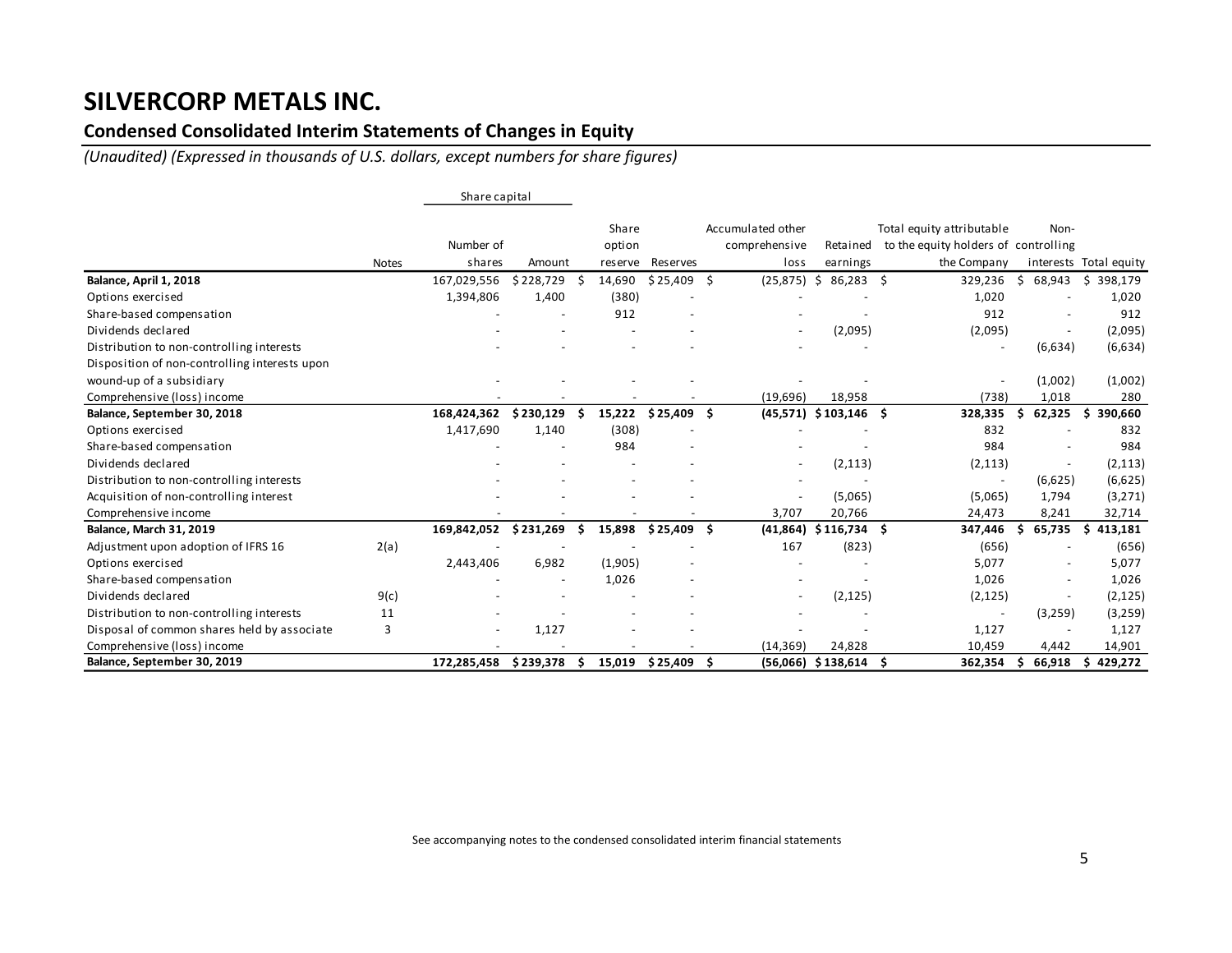### **Notes to Condensed Consolidated Interim Financial Statements as at September 30, 2019 and for three and six months ended September 30, 2019 and 2018**

*(Unaudited)(Expressed in thousands of U.S. dollars, except numbers for share and per share figures or otherwise stated)*

#### **1. CORPORATE INFORMATION**

Silvercorp Metals Inc., along with its subsidiary companies (collectively the "Company"), is engaged in the acquisition, exploration, development, and mining of mineral properties. The Company's producing mines and other current exploration and development projects are located in China.

The Company is a publicly listed company incorporated in the Province of British Columbia, Canada, with limited liability under the legislation of the Province of British Columbia. The Company's shares are traded on the Toronto Stock Exchange and NYSE American.

The head office, registered address and records office of the Company are located at 1066 West Hastings Street, Suite 1750, Vancouver, British Columbia, Canada, V6E 3X1.

Operating results for the three and six months ended September 30, 2019, are not necessarily indicative of the results that may be expected for the year ending March 31, 2020.

#### **2. SIGNIFICANT ACCOUNTING POLICIES**

#### *(a) Statement of Compliance*

These condensed consolidated interim financial statements have been prepared in accordance with International Accounting Standard 34 – *Interim Financial Reporting ("IAS 34")* of the International Financial Reporting Standards ("IFRS") as issued by the International Accounting Standards Board ("IASB"). These condensed consolidated interim financial statements should be read in conjunction with the Company's audited consolidated financial statements for the year ended March 31, 2019. These condensed consolidated interim financial statements follow the same significant accounting policies set out in note 2 to the audited consolidated financial statements for the year ended March 31, 2019 except for the following:

IFRS 16 – *Leases* ("IFRS 16") was issued by the IASB and replaced IAS 17 - *Leases* ("IAS 17") and IFRIC 4 - *Determining whether an arrangement contains a lease* ("IFRIC 4"). IFRS 16 applies a control model to the identification of leases, distinguishing between a lease and a non-lease component on the basis of whether the customer controls the specific asset. Control is considered to exist if the customer has the right to obtain substantially all of the economic benefits from the use of an identified asset and the right to direct the use of that asset. For those contracts that are or contain a lease, IFRS 16 introduces significant changes to the accounting for such contracts, introducing a single, on-balance sheet accounting model that is similar to current finance lease accounting, with limited exceptions for short-term leases or leases of low value assets. Lessor accounting, apart from a specific exception in respect of sublease, remains similar to current accounting practice. The standard was effective for annual periods beginning on or after January 1, 2019.

The Company applied IFRS 16 on April 1, 2019 retrospectively, with the cumulative effect of initially applying the standard as an adjustment to retained earnings and no restatement of comparative information. The Company has elected to apply the available exemptions as permitted by IFRS 16 to recognize a lease expense on a straight basis for short term leases (lease term of 12 months or less) and low value assets. The Company has also elected to apply the practical expedient whereby leases whose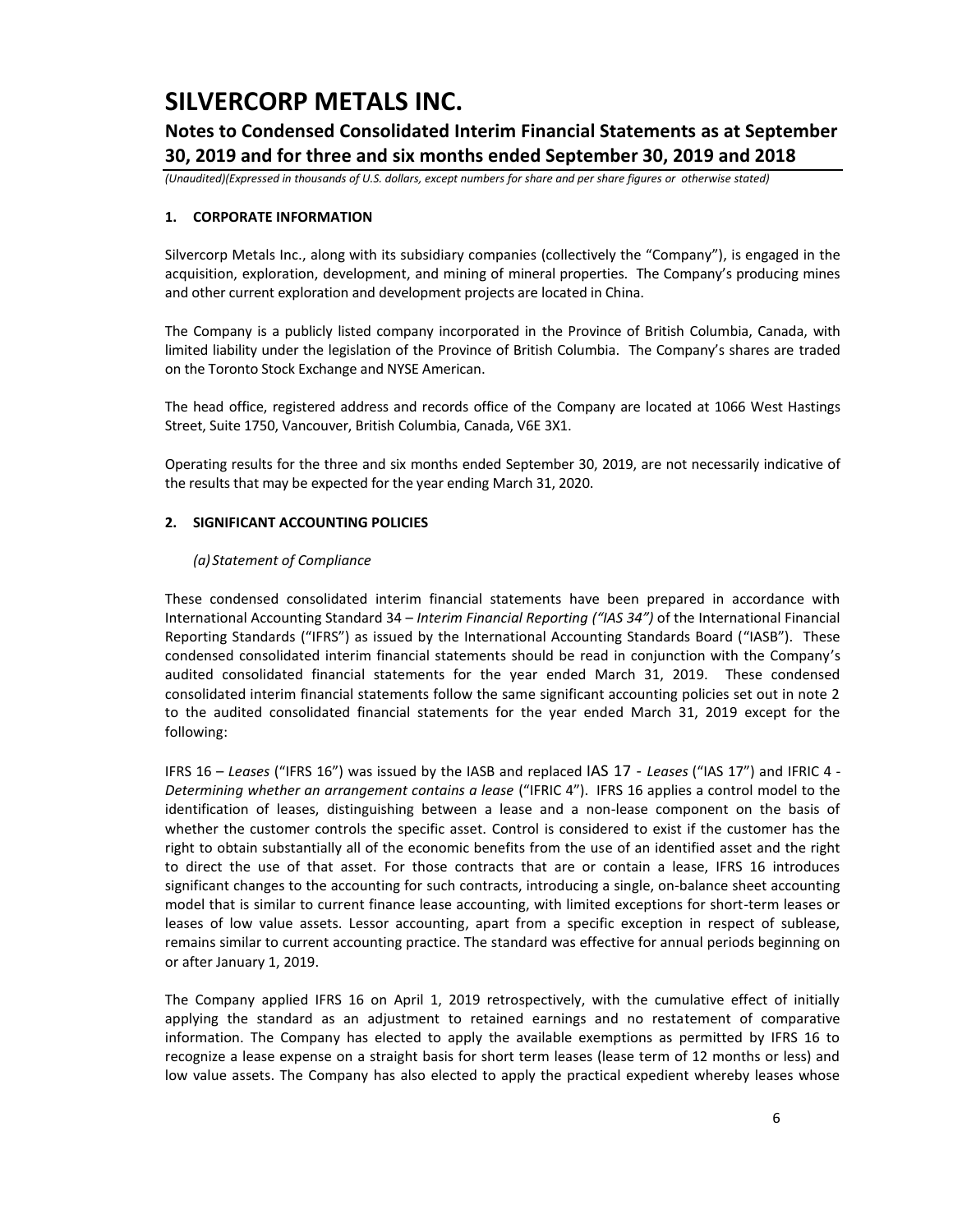### **Notes to Condensed Consolidated Interim Financial Statements as at September 30, 2019 and for three and six months ended September 30, 2019 and 2018**

*(Unaudited)(Expressed in thousands of U.S. dollars, except numbers for share and per share figures or otherwise stated)*

term ends within 12 months of the date of initial application would be accounted for in the same way as short-term lease.

#### **Policy applicable from April 1, 2019**

#### Lease Definition

At inception of a contract, the Company assesses whether the contract is, or contains, a lease. A contract is, or contains, a lease if it conveys the right to control the use of an identified asset for a period of time in exchange for consideration. An identified asset may be implicitly or explicitly specified in a contract, but must be physically distinct, and must not have the ability for substitution by a lessor. A lessee has the right to control an identified asset if it obtains substantially all of its economic benefits and either predetermines or directs how and for what purposes the asset is used.

#### Measurement of Right of Use ("ROU") Assets and Lease Obligations

At the commencement of a lease, the Company, if acting in capacity as a lessee, recognizes an ROU asset and a lease obligation. The ROU asset is initially measured at cost, which comprises the initial amount of the lease obligation adjusted for any lease payments made at, or before, the commencement date, plus any initial direct costs incurred, less any lease incentives received.

The ROU asset is subsequently amortized on a straight-line basis over the shorter of the term of the lease, or the useful life of the asset determined on the same basis as the Company's plant and equipment. The ROU asset is periodically adjusted for certain remeasurements of the lease obligation, and reduced by impairment losses, if any. If an ROU asset is subsequently leased to a third party (a "sublease") and the sublease is classified as a finance lease, the carrying value of the ROU asset to the extent of the sublease is derecognized. Any difference between the ROU asset and the lease receivable arising from the sublease is recognized in profit or loss.

The lease obligation is initially measured at the present value of the lease payments remaining at the lease commencement date, discounted using the Company's incremental borrowing rate. Lease payments included in the measurement of the lease obligation, when applicable, may comprise of fixed payments, variable payments that depend on an index or rate, amounts expected to be payable under a residual value guarantee and the exercise price under a purchase, extension or termination option that the Company is reasonably certain to exercise.

The lease obligation is subsequently measured at amortized cost using the effective interest method. It is remeasured when there is a change in future lease payments arising from a change in an index or rate, if there is a change in the Company's estimate of the amount expected to be payable under a residual value guarantee, or if the Company changes its assessment of whether it will exercise a purchase, extension or termination option. When the lease obligation is remeasured, a corresponding adjustment is made to the carrying amount of the ROU asset.

#### Measurement of Lease Receivable

At the commencement of a lease, the Company, if acting in capacity as a lessor, will classify the lease as finance lease and recognize a lease receivable at an amount equal to the net investment in the lease if it transfers substantially all the risks and rewards incidental to ownership of an underlying asset or if the lease is a sublease, by reference to the ROU asset arising from the original lease (the "head lease"). A lease is classified as an operating lease if it does not transfer substantially all the risks and rewards incidental to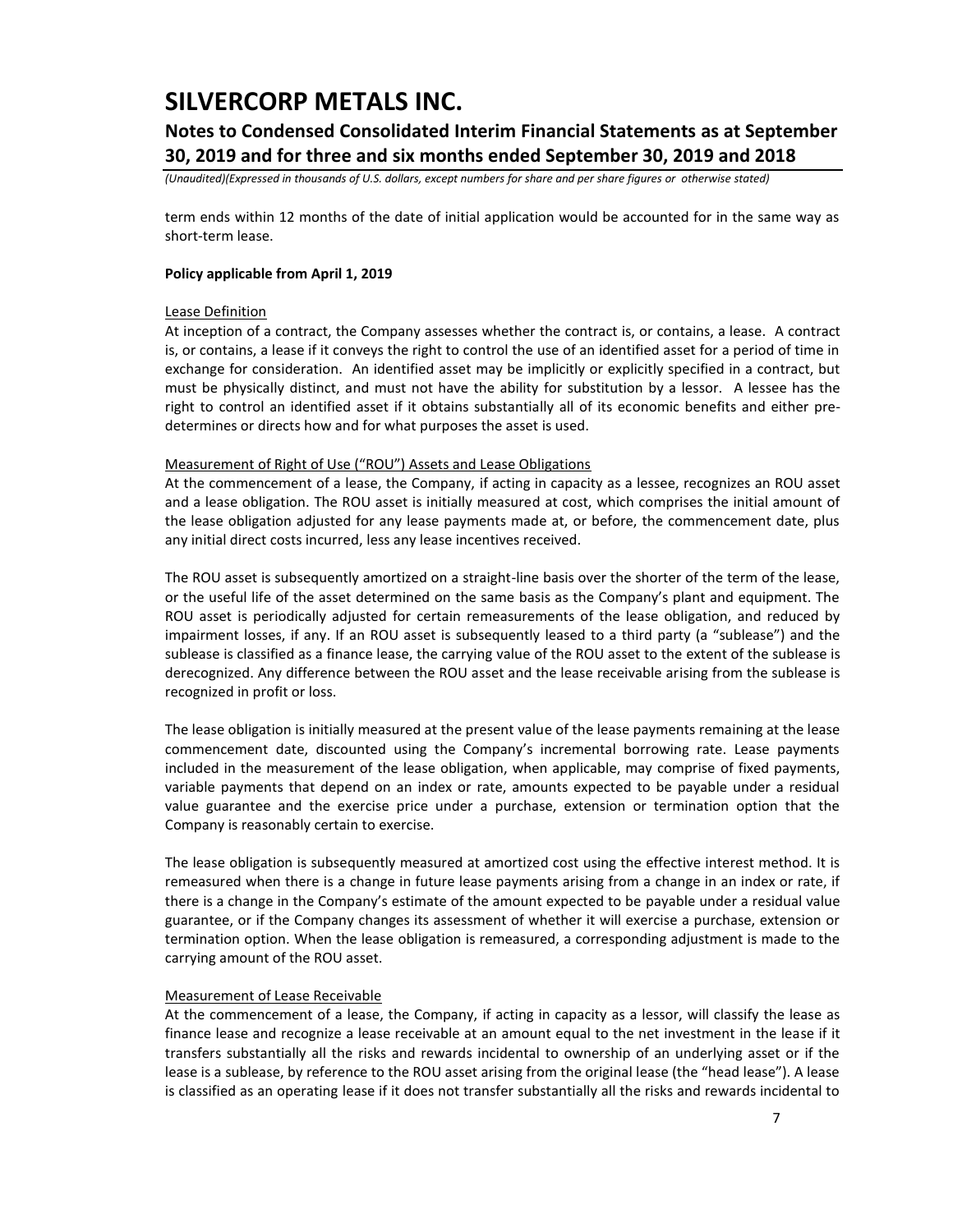### **Notes to Condensed Consolidated Interim Financial Statements as at September 30, 2019 and for three and six months ended September 30, 2019 and 2018**

*(Unaudited)(Expressed in thousands of U.S. dollars, except numbers for share and per share figures or otherwise stated)*

ownership of an underlying asset or the lease is a short-term lease. Cash received from an operating lease is included in other income in the Company's consolidated statement of income on a straight-line basis over the period the lease.

The lease receivable is initially measure at the present value of the lease payments remaining at the lease commencement date, discounting the interest rate implicated in the lease or the Company's incremental borrowing rate if the lease is a sublease. The lease receivable is subsequently measured at amortized cost using the effective interest rate method, and reduced by the amount received and impairment losses, if any.

#### Recognition Exemptions

The Company has elected not to recognize the ROU asset and lease obligations for short-term leases that have a lease term of 12 months or less or for lease of low-value assets. Payments associated with these leases are recognized as general and administrative expense on a straight-line basis over the lease term on the consolidated statement of income.

#### Adjustments upon Adoption

Upon adoption of IFRS 16 on April 1, 2019, the Company recognized lease receivable, ROU asset, and lease obligation of \$447, \$360, and \$1,463, respectively, related to the Company's office lease agreement and sublease agreements. The Company also recognized cumulative adjustments to retained earnings and accumulated other comprehensive income of \$(823) and \$167, respectively.

These condensed consolidated interim financial statements were authorized for issue in accordance with a resolution of the Board of Directors dated on November 6, 2019.

#### *(b)Basis of Consolidation*

These condensed consolidated interim financial statements include the accounts of the Company and its wholly or partially owned subsidiaries.

Subsidiaries are consolidated from the date on which the Company obtains control up to the date of the disposition of control. Control is achieved when the Company has power over the subsidiary, is exposed or has rights to variable returns from its involvement with the subsidiary, and has the ability to use its power to affect its returns.

For non-wholly-owned subsidiaries over which the Company has control, the net assets attributable to outside equity shareholders are presented as "non-controlling interests" in the equity section of the consolidated balance sheets. Net income for the period that is attributable to the non-controlling interests is calculated based on the ownership of the non-controlling interest shareholders in the subsidiary. Adjustments to recognize the non-controlling interests' share of changes to the subsidiary's equity are made even if this results in the non-controlling interests having a deficit balance. Changes in the Company's ownership interest in a subsidiary that do not result in a loss of control are recorded as equity transactions. The carrying amount of non-controlling interests is adjusted to reflect the change in the non-controlling interests' relative interests in the subsidiary and the difference between the adjustment to the carrying amount of non-controlling interest and the Company's share of proceeds received and/or consideration paid is recognized directly in equity and attributed to equity holders of the Company.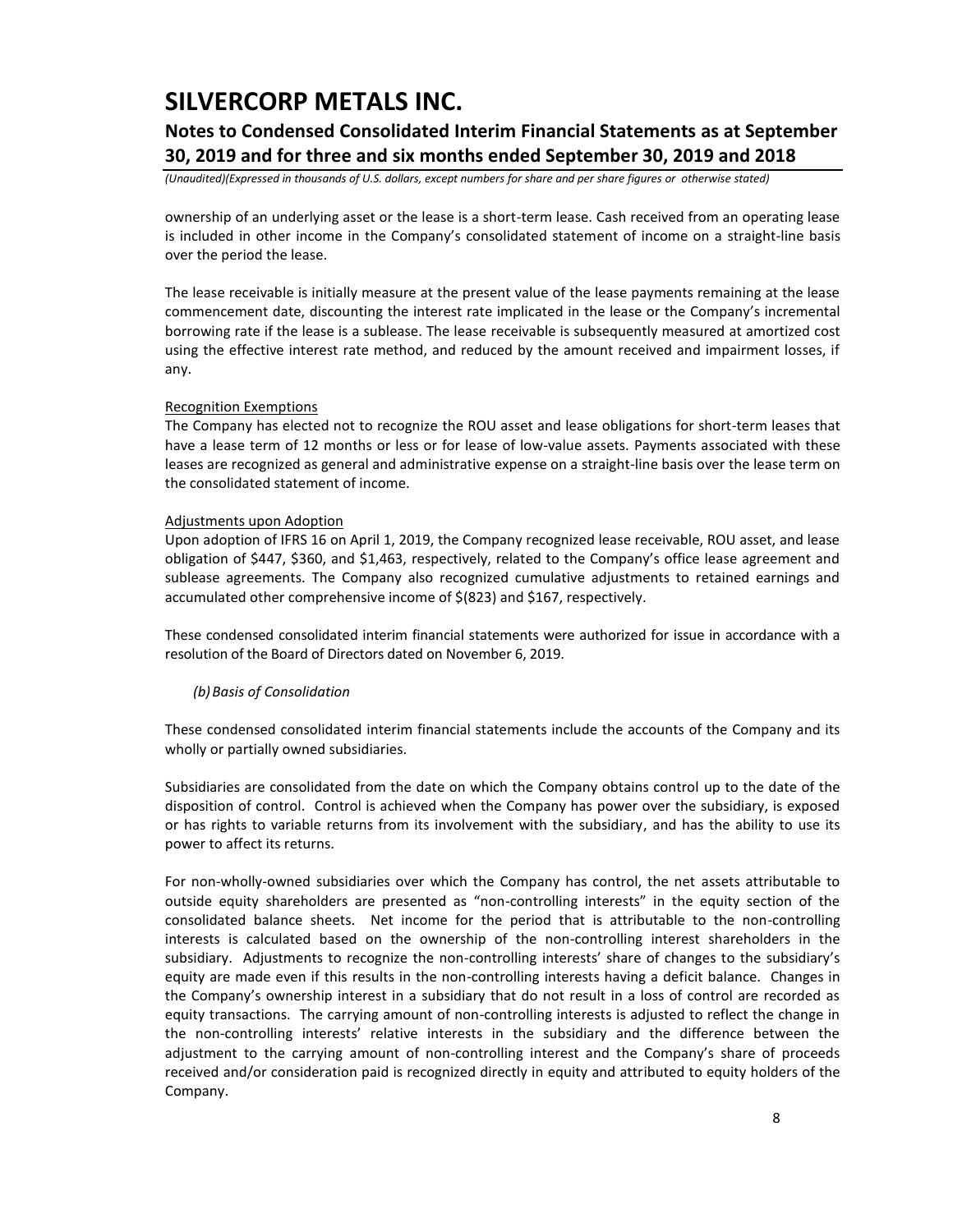### **Notes to Condensed Consolidated Interim Financial Statements as at September 30, 2019 and for three and six months ended September 30, 2019 and 2018**

*(Unaudited)(Expressed in thousands of U.S. dollars, except numbers for share and per share figures or otherwise stated)*

Balances, transactions, revenues and expenses between the Company and its subsidiaries are eliminated on consolidation.

Details of the Company's significant subsidiaries which are consolidated are as follows:

|                    | Place of      | September 30, | March 31, |                                       |
|--------------------|---------------|---------------|-----------|---------------------------------------|
| Principal activity | incorporation | 2019          | 2019      | Mineral properties                    |
| Holding company    | Canada        | 100%          | 100%      |                                       |
| Holding company    | China         | 100%          | 100%      |                                       |
| Holding company    | Canada        | 100%          | 100%      |                                       |
| Holding company    | BVI (i)       | 100%          | 100%      | <b>RZY</b>                            |
| Holding company    | BVI           | 100%          | 100%      |                                       |
| Holding company    | BVI           | 100%          | 100%      |                                       |
| Holding company    | BVI           | 100%          | 100%      |                                       |
| Holding company    | <b>BVI</b>    | 100%          | 100%      |                                       |
| Holding company    | <b>BVI</b>    | 100%          | 100%      |                                       |
| Holding company    | Hong Kong     | 100%          | 100%      |                                       |
| Holding company    | Hong Kong     | 100%          | 100%      |                                       |
| Holding company    | Hong Kong     | 100%          | 100%      |                                       |
| Mining             | China         | 80%           | 80%       | Ying Mining District                  |
| Mining             | China         | 77.5%         | 77.5%     |                                       |
| Mining             | China         | $0.0\%$       | 77.5%     | XHP                                   |
| Mining             | China         | 70%           | 70%       | <b>BYP</b>                            |
| Mining             | China         | 99%           | 99%       | GC                                    |
|                    |               |               |           | Proportion of ownership interest held |

(i) British Virgin Islands ("BVI")

SX Gold was disposed in April 2019 and all assets and liabilities were derecognized upon disposal.

#### **3. INVESTMENT IN AN ASSOCIATE**

New Pacific Metals Corp. ("NUAG") is a Canadian public company listed on the TSX Venture Exchange (symbol: NUAG). NUAG is a related party of the Company by way of two common directors and officers, and the Company accounts for its investment in NUAG using the equity method as it is able to exercise significant influence over the financial and operating policies of NUAG.

On May 22, 2019, the Company exercised its warrants to acquire 1,500,000 common shares of NUAG for a total cost of \$2,349. Pan American Silver Corp also exercised its warrants to acquire 8,000,000 common shares of NUAG on the same day. As a result of the exercise of these warrants, the Company's ownership in NUAG was diluted from 29.8% to 28.9% and a dilution gain of \$723 was recorded along with the reclassification of gain of \$21 from other comprehensive income to net income.

For the three and six months ended September 30, 2019, the Company also acquired additional 100,000 and 502,600 common shares of NUAG, respectively from the public market (three and six months ended September 30, 2018 – nil and nil, respectively) for a total cost of \$187 and \$861, respectively (three and six months ended September 30, 2018 - \$nil and \$nil, respectively)

Subsequent to September 30, 2019, the Company participated in an offering of common shares of NUAG underwritten by BMO Capital Markets and acquired an additional 1,247,606 common shares of NUAG for a cost of \$3,817.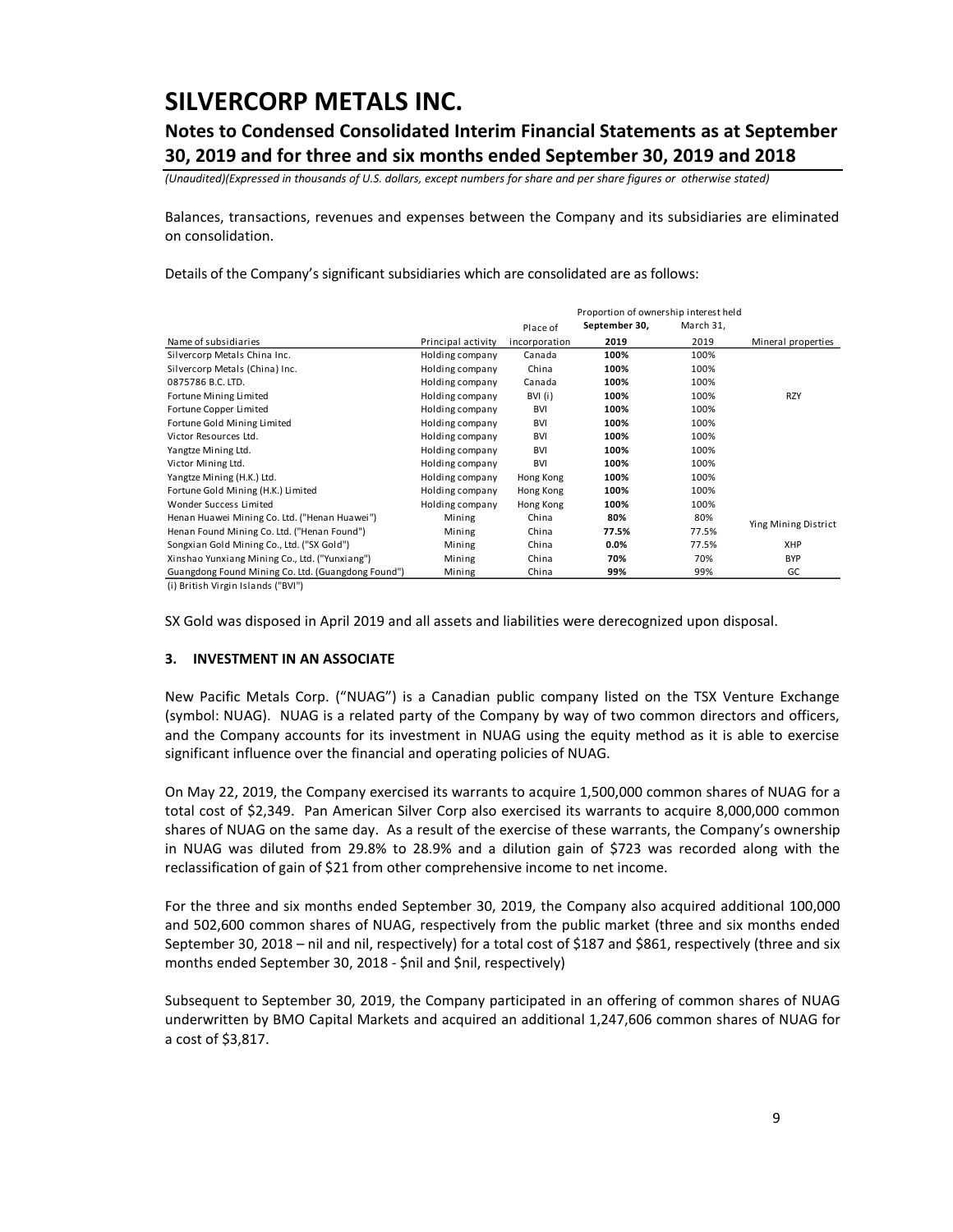### **Notes to Condensed Consolidated Interim Financial Statements as at September 30, 2019 and for three and six months ended September 30, 2019 and 2018**

*(Unaudited)(Expressed in thousands of U.S. dollars, except numbers for share and per share figures or otherwise stated)*

As at September 30, 2019, the Company owned 41,348,900 common shares of NUAG (March 31, 2019 – 39,346,300), representing an ownership interest of 28.9% (March 31, 2019 – 29.6%). The summary of the investment in NUAG common shares and its market value as at the respective balance sheet dates are as follows:

|                                             |            |                 |      | Value of NUAG's     |
|---------------------------------------------|------------|-----------------|------|---------------------|
|                                             | Number of  |                 |      | common shares per   |
|                                             | shares     | Amount          |      | quoted market price |
| Balance April 1, 2018                       | 39,280,900 | \$<br>38,001    | - \$ | 50,266              |
| Purchase from open market                   | 65,400     | 107             |      |                     |
| Share of net loss                           |            | (330)           |      |                     |
| Share of other comprehensive income         |            | 398             |      |                     |
| Impairment recovery                         |            | 1,899           |      |                     |
| Foreign exchange impact                     |            | (1, 372)        |      |                     |
| Balance March 31, 2019                      | 39,346,300 | \$<br>38,703 \$ |      | 69,783              |
| Purchase from open market                   | 502,600    | 861             |      |                     |
| Exercise of warrants                        | 1,500,000  | 2,349           |      |                     |
| Share of net loss                           |            | (525)           |      |                     |
| Share of other comprehensive loss           |            | (222)           |      |                     |
| Dilution gain                               |            | 723             |      |                     |
| Disposal of common shares held by associate |            | 1,127           |      |                     |
| Foreign exchange impact                     |            | 397             |      |                     |
| Balance September 30, 2019                  | 41,348,900 | \$<br>43,413    | \$   | 134,572             |
| <b>OTHER INVESTMENTS</b><br>4.              |            |                 |      |                     |

|                                         | September 30, 2019 | March 31, 2019 |
|-----------------------------------------|--------------------|----------------|
| Equity investments designated as FVTOCI |                    |                |
| Publicly-traded companies               | 10.785             | 9,253          |

*Investments in publicly-traded companies with no significant influence*

Investments in publicly-traded companies represent equity interests of other publicly-trading mining companies that the Company has acquired through the open market or through private placements. These equity interests are for long-term investment purposes and consist of common shares and warrants.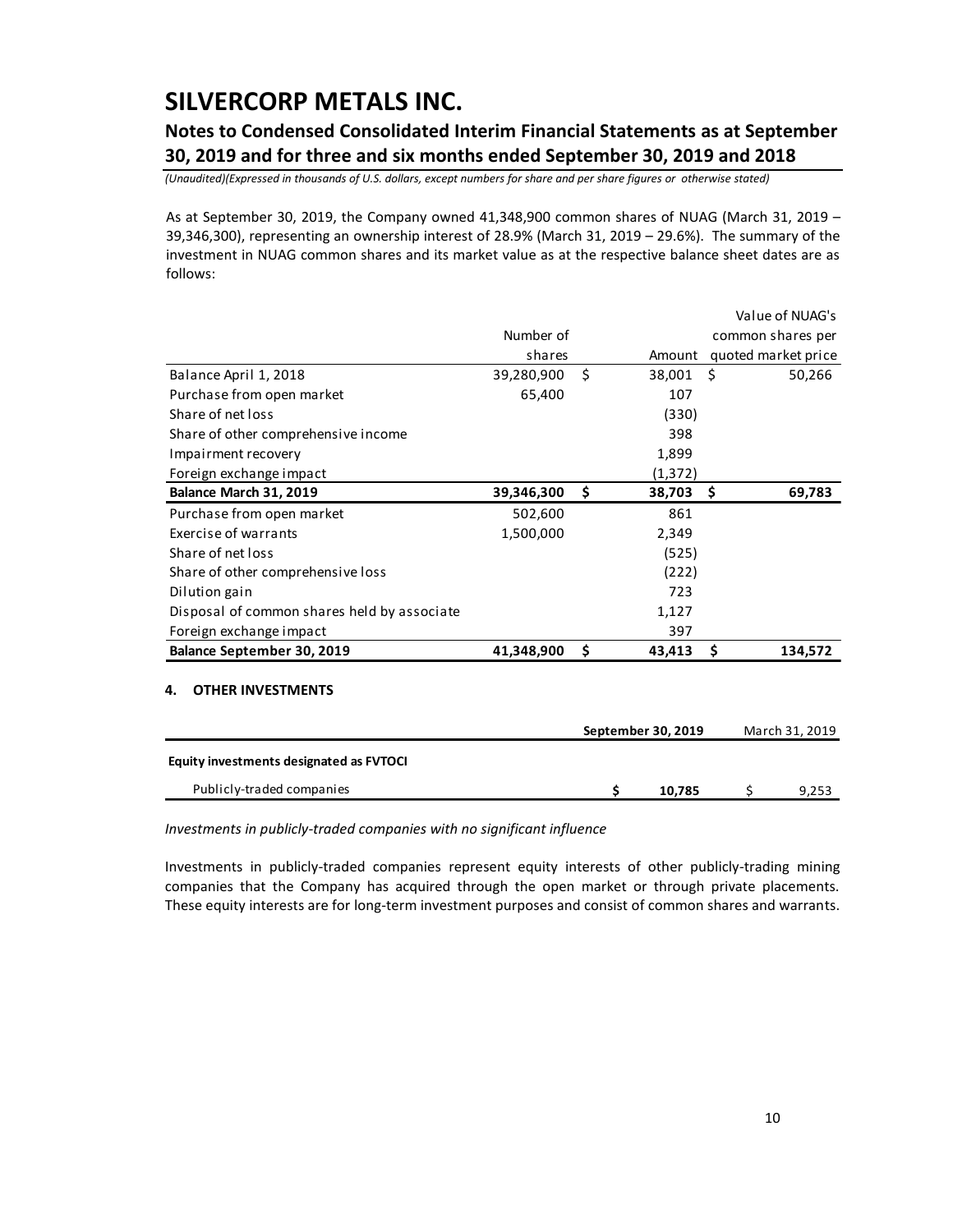### **Notes to Condensed Consolidated Interim Financial Statements as at September 30, 2019 and for three and six months ended September 30, 2019 and 2018**

*(Unaudited)(Expressed in thousands of U.S. dollars, except numbers for share and per share figures or otherwise stated)*

The continuity of such investments is as follows:

|                                                                 |                   | Accumulated fair value change |
|-----------------------------------------------------------------|-------------------|-------------------------------|
|                                                                 | <b>Fair value</b> | included in OCI               |
| April 1, 2018                                                   | 6,132             | \$<br>(5,855)                 |
| Change in fair value on equity investments designated as FVTOCI | 2.380             | 2,380                         |
| Acquisition of equity investments                               | 1,018             |                               |
| Impact of foreign currency translation                          | (277)             |                               |
| March 31, 2019                                                  | 9.253             | \$<br>(3,475)                 |
| Change in fair value on equity investments designated as FVTOCI | 836               | 836                           |
| Acquisition of equity investments                               | 1.726             |                               |
| Proceeds on disposal                                            | (1,266)           |                               |
| Impact of foreign currency translation                          | 236               |                               |
| September 30, 2019                                              | 10.785            | (2,639)                       |

#### **5. PLANT AND EQUIPMENT**

Plant and equipment consist of:

|                                                       |    | Land use rights |    | Office        |            |                |                      | Motor        |    | Construction |                      |              |
|-------------------------------------------------------|----|-----------------|----|---------------|------------|----------------|----------------------|--------------|----|--------------|----------------------|--------------|
| Cost                                                  |    | and building    |    | equipment     |            | Machinery      |                      | vehicles     |    | in progress  |                      | <b>Total</b> |
| Balance as at April 1, 2018                           | Ś. | 105,165         | \$ | 7,755         | \$         | $29,413$ \$    |                      | 6,730        | Ŝ. | $3,602$ \$   |                      | 152,665      |
| Additions                                             |    | 1,586           |    | 553           |            | 2,266          |                      | 792          |    | 2,750        |                      | 7,947        |
| Disposals                                             |    | (316)           |    | (126)         |            | (505)          |                      | (376)        |    |              |                      | (1, 323)     |
| Reclassification of asset groups <sup>(1)</sup>       |    | 189             |    |               |            | 145            |                      |              |    | (334)        |                      |              |
| Impact of foreign currency translation                |    | (6, 596)        |    | (447)         |            | (1,867)        |                      | (424)        |    | (228)        |                      | (9, 562)     |
| Balance as at March 31, 2019                          | Ś. | 100,028         | Ŝ. | 7,735 \$      |            | 29,452 \$      |                      | $6,722$ \$   |    | 5,790 \$     |                      | 149,727      |
| Adjustment upon adoption of IFRS 16                   |    | 360             |    |               |            |                |                      |              |    |              |                      | 360          |
| Additions                                             |    | 1,493           |    | 635           |            | 898            |                      | 257          |    | 2,429        |                      | 5,712        |
| Disposals                                             |    | (6,770)         |    | (308)         |            | (3, 169)       |                      | (253)        |    | (53)         |                      | (10, 553)    |
| Reclassification of asset groups <sup>(1)</sup>       |    | 2,290           |    |               |            |                |                      |              |    | (2,290)      |                      |              |
| Impact of foreign currency translation                |    | (6, 147)        |    | (396)         |            | (1,735)        |                      | (410)        |    | (355)        |                      | (9,043)      |
| Ending balance as at September 30, 2019               | Ś. | $91,254$ \$     |    | 7,666         | Ŝ.         | $25,446$ \$    |                      | $6,316$ \$   |    | $5,521$ \$   |                      | 136,203      |
| Impairment, accumulated depreciation and amortization |    |                 |    |               |            |                |                      |              |    |              |                      |              |
| Balance as at April 1, 2018                           | \$ | $(50,016)$ \$   |    | $(5,312)$ \$  |            | $(20, 723)$ \$ |                      | $(5,345)$ \$ |    | $(58)$ \$    |                      | (81, 454)    |
| Disposals                                             |    | 128             |    | 108           |            | 317            |                      | 338          |    |              |                      | 891          |
| Depreciation and amortization                         |    | (3, 172)        |    | (500)         |            | (1,615)        |                      | (347)        |    |              |                      | (5,634)      |
| Impact of foreign currency translation                |    | 3,131           |    | 295           |            | 1,320          |                      | 337          |    | 4            |                      | 5,087        |
| Balance as at March 31, 2019                          | Ś. | $(49, 929)$ \$  |    | $(5,409)$ \$  |            | $(20,701)$ \$  |                      | $(5,017)$ \$ |    | $(54)$ \$    |                      | (81, 110)    |
| Disposals                                             |    | 6.765           |    | 224           |            | 3.014          |                      | 231          |    | 53           |                      | 10,287       |
| Depreciation and amortization                         |    | (1,697)         |    | (248)         |            | (806)          |                      | (192)        |    |              |                      | (2,943)      |
| Impact of foreign currency translation                |    | 2,842           |    | 255           |            | 1,204          |                      | 305          |    | 1            |                      | 4,607        |
| Ending balance as at September 30, 2019               | \$ | $(42,019)$ \$   |    | $(5, 178)$ \$ |            | $(17,289)$ \$  |                      | $(4,673)$ \$ |    |              | - \$                 | (69, 159)    |
| <b>Carrying amounts</b>                               |    |                 |    |               |            |                |                      |              |    |              |                      |              |
| Balance as at March 31, 2018                          | Ś  | 50,099          | \$ | 2,326         | \$         | 8,751          | \$                   | 1,705        | \$ | 5,736        | \$                   | 68,617       |
| Ending halance as at Sentember 30, 2019               | ¢  | 49 235          | ¢  | 2488          | $\epsilon$ | 8157           | $\ddot{\phantom{1}}$ | 1.643        | ¢  | 5521         | $\ddot{\phantom{1}}$ | 67.044       |

Ending balance as at September 30, 2019  $\begin{array}{ccc} 5 & 49,235 & 5 & 2,488 & 5 & 8,157 & 5 & 1,643 & 5 & 5,521 & 5 & 67,044 \end{array}$ <br>(1) when an asset is available for use, it is reclassified from construction in progress to one of the ap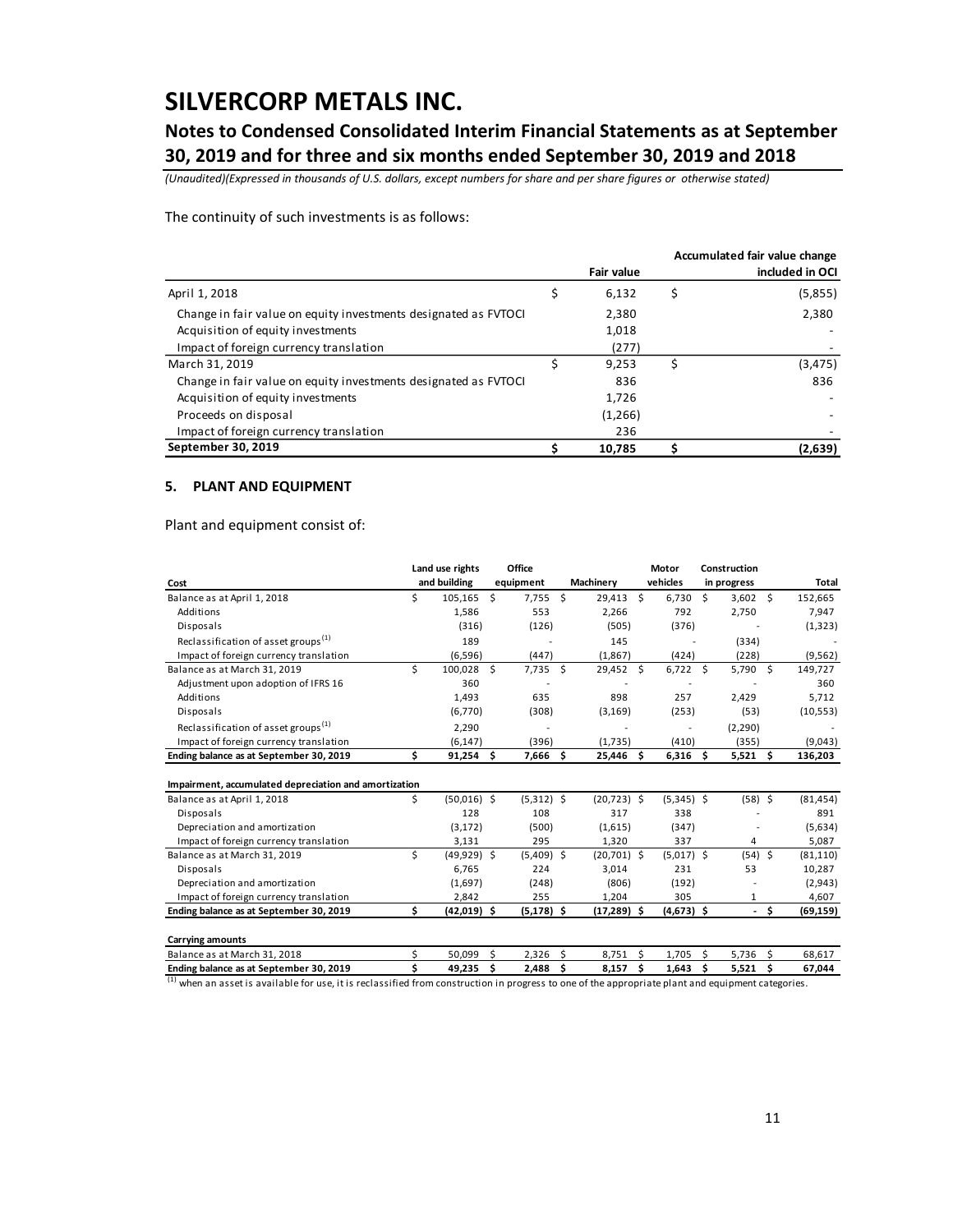### **Notes to Condensed Consolidated Interim Financial Statements as at September 30, 2019 and for three and six months ended September 30, 2019 and 2018**

*(Unaudited)(Expressed in thousands of U.S. dollars, except numbers for share and per share figures or otherwise stated)*

| Carrying amounts as at September 30, 2019 |    | <b>Ying Mining District</b> |    | <b>BYP</b> |    | GC     |     | Other |    | Total  |
|-------------------------------------------|----|-----------------------------|----|------------|----|--------|-----|-------|----|--------|
| Land use rights and building              | \$ | 33,156                      | -Ŝ | 1,916      | Ŝ  | 11,874 | Ŝ.  | 2,289 | Ŝ  | 49,235 |
| Office equipment                          |    | 1,996                       |    | 29         |    | 212    |     | 251   |    | 2,488  |
| Machinery                                 |    | 6,107                       |    | 212        |    | 1,838  |     |       |    | 8,157  |
| Motor vehicles                            |    | 1,431                       |    | 23         |    | 189    |     |       |    | 1,643  |
| Construction in progress                  |    | 2,870                       |    | 1,815      |    | 836    |     |       |    | 5,521  |
| Total                                     |    | 45,560                      | S  | 3,995      | S  | 14,949 | S   | 2,540 | S  | 67,044 |
|                                           |    |                             |    |            |    |        |     |       |    |        |
| Carrying amounts as at March 31, 2019     |    | <b>Ying Mining District</b> |    | <b>BYP</b> |    | GC     |     | Other |    | Total  |
| Land use rights and building              | Ś  | 34,160                      | Ŝ  | 2,158      | Ŝ  | 12,860 | - Ś | 921   | Ś  | 50,099 |
| Office equipment                          |    | 1,800                       |    | 35         |    | 214    |     | 277   |    | 2,326  |
| Machinery                                 |    | 6,294                       |    | 257        |    | 2,071  |     | 129   |    | 8,751  |
| Motor vehicles                            |    | 1,521                       |    | 27         |    | 140    |     | 17    |    | 1,705  |
| Construction in progress                  |    | 3.825                       |    | 1.842      |    | 69     |     |       |    | 5,736  |
| Total                                     |    | 47,600                      | \$ | 4,319      | \$ | 15,354 | \$. | 1,344 | \$ | 68,617 |

#### **6. MINERAL RIGHTS AND PROPERTIES**

| Land use rights and building<br>Office equipment                                                                                                                                                                                                                                              | \$<br>33,156                                 | \$                      | 1,916      |                  |              |                  |                                              |          |                        |
|-----------------------------------------------------------------------------------------------------------------------------------------------------------------------------------------------------------------------------------------------------------------------------------------------|----------------------------------------------|-------------------------|------------|------------------|--------------|------------------|----------------------------------------------|----------|------------------------|
|                                                                                                                                                                                                                                                                                               |                                              |                         |            | \$               | 11,874       | \$               | 2,289                                        | \$       | 49,235                 |
|                                                                                                                                                                                                                                                                                               | 1,996                                        |                         | 29         |                  | 212          |                  | 251                                          |          | 2,488                  |
| Machinery                                                                                                                                                                                                                                                                                     | 6,107                                        |                         | 212        |                  | 1,838        |                  |                                              |          | 8,157                  |
| Motor vehicles                                                                                                                                                                                                                                                                                | 1,431                                        |                         | 23         |                  | 189          |                  |                                              |          | 1,643                  |
| Construction in progress                                                                                                                                                                                                                                                                      | 2,870                                        |                         | 1,815      |                  | 836          |                  |                                              |          | 5,521                  |
| Total                                                                                                                                                                                                                                                                                         | \$<br>45,560                                 | \$                      | 3,995      | \$               | 14,949       | \$               | 2,540                                        | \$       | 67,044                 |
|                                                                                                                                                                                                                                                                                               |                                              |                         |            |                  |              |                  |                                              |          |                        |
| Carrying amounts as at March 31, 2019                                                                                                                                                                                                                                                         | <b>Ying Mining District</b>                  |                         | <b>BYP</b> |                  | GC           |                  | Other                                        |          | Total                  |
| Land use rights and building                                                                                                                                                                                                                                                                  | \$<br>34,160                                 | \$                      | 2,158      | \$               | 12,860       | \$               | 921                                          | \$       | 50,099                 |
| Office equipment                                                                                                                                                                                                                                                                              | 1,800                                        |                         | 35         |                  | 214          |                  | 277                                          |          | 2,326                  |
| Machinery<br>Motor vehicles                                                                                                                                                                                                                                                                   | 6,294                                        |                         | 257<br>27  |                  | 2,071<br>140 |                  | 129<br>17                                    |          | 8,751<br>1,705         |
| Construction in progress                                                                                                                                                                                                                                                                      | 1,521<br>3,825                               |                         | 1,842      |                  | 69           |                  |                                              |          | 5,736                  |
| Total                                                                                                                                                                                                                                                                                         | \$<br>47,600                                 | \$                      | 4,319      | \$               | 15,354       | \$               | 1,344                                        | \$       | 68,617                 |
| sub-lease arrangement.<br>During the three and six months ended September 30, 2019, certain plant and equipment were disposed<br>for proceeds of \$2 and \$3, respectively (three and six months ended September 30, 2018 - \$2 and \$29,                                                     |                                              |                         |            |                  |              |                  |                                              |          |                        |
| <b>MINERAL RIGHTS AND PROPERTIES</b>                                                                                                                                                                                                                                                          |                                              |                         |            |                  |              |                  |                                              |          |                        |
|                                                                                                                                                                                                                                                                                               |                                              |                         |            |                  |              |                  |                                              |          |                        |
|                                                                                                                                                                                                                                                                                               | Producing and development properties         |                         |            |                  |              |                  | <b>Exploration and evaluation properties</b> |          |                        |
| Cost<br>\$                                                                                                                                                                                                                                                                                    | <b>Ying Mining District</b><br>277,734<br>\$ | <b>BYP</b><br>65,054 \$ |            | GC<br>113,244    | \$<br>22,024 | XHP              | RZY<br>\$180                                 | \$       | Total<br>478,236       |
| Capitalized expenditures                                                                                                                                                                                                                                                                      | 23,238                                       | 189                     |            | 1,014            |              | 261              |                                              |          | 24,702                 |
| Mine right fee                                                                                                                                                                                                                                                                                | 3,839                                        |                         |            |                  |              |                  |                                              |          | 3,839                  |
| Environmental rehabiliation                                                                                                                                                                                                                                                                   | 1,091                                        | 35                      |            | (12)             |              | 8                |                                              |          | 1,122                  |
| Foreign currecy translation impact                                                                                                                                                                                                                                                            | (17, 449)                                    | (973)                   |            | (7,085)          |              | (1, 384)         | (6)                                          |          | (26,897)               |
| \$<br>Balance as at March 31, 2019<br>Capitalized expenditures                                                                                                                                                                                                                                | 288,453<br>13,788                            | \$<br>64,305<br>6       | \$         | 107,161<br>676   | \$           | 20,909           | \$<br>174                                    | \$       | 481,002<br>14,470      |
| Disposition                                                                                                                                                                                                                                                                                   |                                              |                         |            |                  | (19, 739)    |                  |                                              |          | (19, 739)              |
| Foreign currecy translation impact                                                                                                                                                                                                                                                            | (17, 932)                                    | (889)                   |            | (6, 438)         |              | (1, 170)         | 2                                            |          | (26, 427)              |
| \$<br>Ending balance as at September 30, 2019                                                                                                                                                                                                                                                 | 284,309                                      | \$.<br>63.422           | \$         | 101,399          | \$           |                  | \$.<br>176                                   | \$       | 449,306                |
| Impairment and accumulated depletion                                                                                                                                                                                                                                                          |                                              |                         |            |                  |              |                  |                                              |          |                        |
|                                                                                                                                                                                                                                                                                               | $(83,099)$ \$                                | (57, 584)               |            | (83, 495)        |              | (21, 798)        | (180)                                        | \$       | (246,156)              |
| Impairment reversal<br>Depletion                                                                                                                                                                                                                                                              |                                              |                         |            |                  |              | 7,279            |                                              |          | 7,279                  |
| Foreign currecy translation impact                                                                                                                                                                                                                                                            | (13, 312)<br>5,232                           | 501                     |            | (2,209)<br>5,213 |              | 1,364            | 6                                            |          | 12,316                 |
| Balance as at March 31, 2019<br>\$                                                                                                                                                                                                                                                            | $(91, 179)$ \$                               | $(57,083)$ \$           |            | $(80, 491)$ \$   |              | $(13, 155)$ \$   | (174)                                        | \$       | (15, 521)<br>(242,082) |
| Depletion                                                                                                                                                                                                                                                                                     | (8, 485)                                     |                         |            | (1,215)          |              |                  |                                              |          | (9,700)                |
| Disposition                                                                                                                                                                                                                                                                                   | 5,812                                        | 455                     |            | 4,848            | 12,769       | 386              |                                              |          | 12,769                 |
| Balance as at April 1, 2018<br>Balance as at April 1, 2018<br>Foreign currecy translation impact<br>Ending balance as at September 30, 2019<br>\$                                                                                                                                             | (93,852)\$                                   | $(56, 628)$ \$          |            | (76,858)         | \$.          |                  | (2)<br>\$<br>(176)                           | \$       | 11,499<br>(227,514)    |
| Carrying amounts                                                                                                                                                                                                                                                                              |                                              |                         |            |                  |              |                  |                                              |          |                        |
| respectively) and loss of \$121 and \$263, respectively (three and six months ended September 30, 2018 -<br>loss of \$124 and \$134, respectively).<br>6.<br>Mineral rights and properties consist of:<br>Balance as at March 31, 2019<br>\$<br>Ending balance as at September 30, 2019<br>\$ | 197,274 \$<br>190,457<br>\$                  | 7,222 \$<br>6,794       | \$         | 26,670<br>24,541 | \$<br>\$     | 7,754 \$<br>- \$ | $\blacksquare$                               | \$<br>\$ | 238,920<br>221,792     |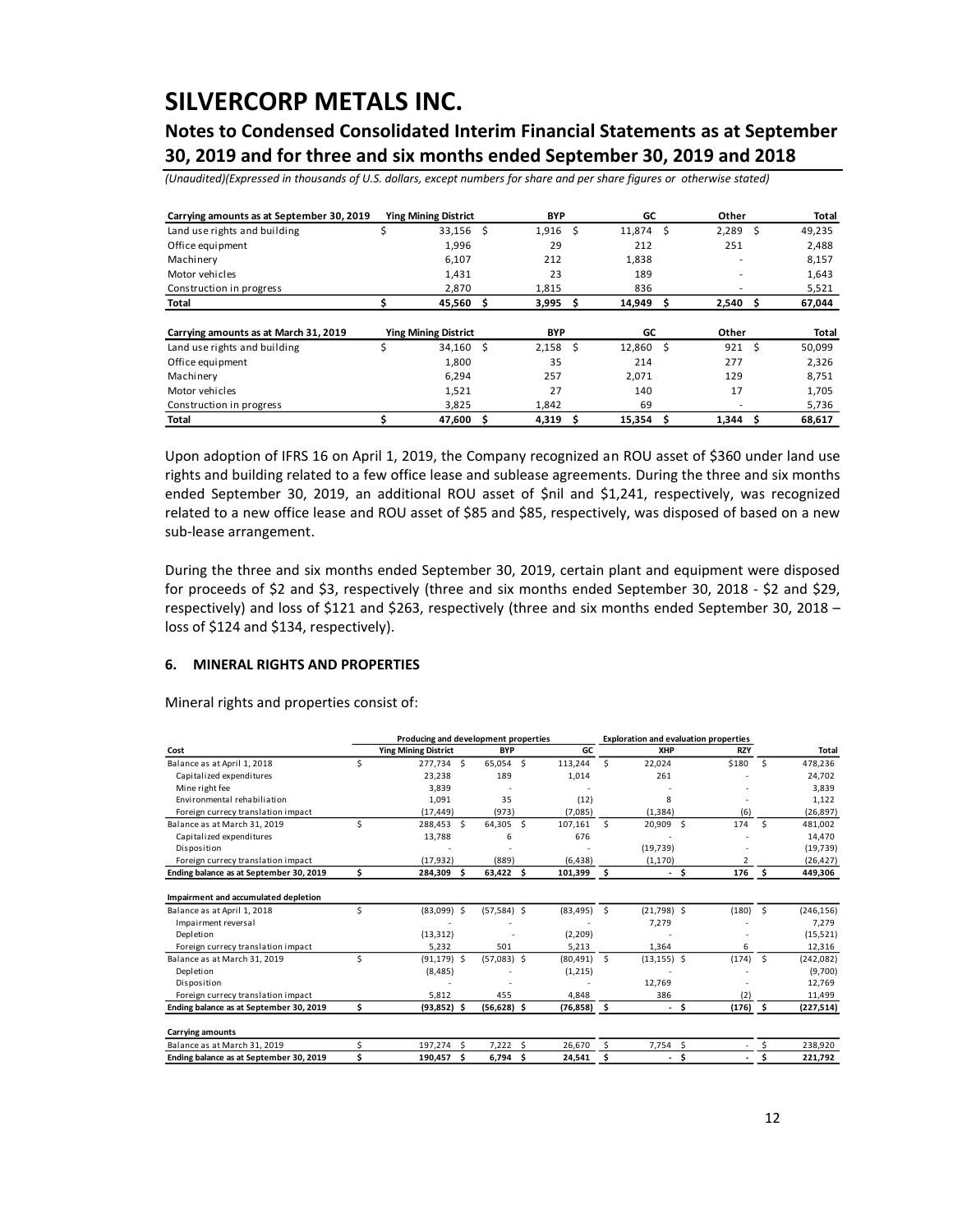### **Notes to Condensed Consolidated Interim Financial Statements as at September 30, 2019 and for three and six months ended September 30, 2019 and 2018**

*(Unaudited)(Expressed in thousands of U.S. dollars, except numbers for share and per share figures or otherwise stated)*

In April 2019, the Company's subsidiary, Henan Found, entered into a purchase agreement (the "Agreement") with an arm's length private Chinese company to dispose the XHP project. Pursuant to the Agreement, Henan Found sold its 100% equity interest in SX Gold, the holding company of the XHP project, for \$7.3 million (RMB¥50 million), and forgave the amount of \$1.1 million (RMB¥7.5 million) SX Gold owed to Henan Found.

The transaction closed in July 2019 and the Company received partial payment of \$6,146 (RMB¥42.5 million). The remaining consideration of \$1,049 (RMB¥7.5 million) was included in trade and other receivables as at September 30, 2019. The assets and liabilities disposed of are as follows:

|                                                            |    | <b>XHP</b> |
|------------------------------------------------------------|----|------------|
| Total consideration per share transfer agreement (RMB ¥50) | \$ | 7,330      |
| Less: amounts owed to Henan Found                          |    | (1, 112)   |
| Net consideration                                          | \$ | 6,218      |
| Prepaids and deposits                                      |    | 124        |
| Inventories                                                |    | 198        |
| Plant and equipment                                        |    | 247        |
| Mineral rights and properties                              |    | 7,597      |
| Accounts payable and accrued liabilities                   |    | (2,211)    |
| Deposits received                                          |    | (925)      |
| Environmental rehabilitation                               |    | (289)      |
| Total assets and liabilities disposed of                   | ς  | 4,741      |
| Gain on disposal of mineral rights and properties          | S  | 1,477      |

A gain of \$1,477 was recognized in gain on disposal of mineral rights and properties when the transaction was completed.

#### **7. BANK LOAN**

|                             | Total       |
|-----------------------------|-------------|
| Balance, April 1, 2018      |             |
| Addition                    | 4,527       |
| Interest accrued            | 152         |
| Interest paid               | (144)       |
| Foreign exchange impact     | (60)        |
| Balance, March 31, 2019     | \$<br>4,475 |
| Interest accrued            | 45          |
| Interest paid               | (50)        |
| Principal repayment         | (4,369)     |
| Foreign exchange impact     | (101)       |
| Balance, September 30, 2019 |             |

On June 14, 2018, Henan Found borrowed a loan of \$4,527 (RMB ¥30 million) bearing an interest rate of 4.35% from the Bank of China. The loan was fully repaid in June 2019. For the three and six months ended September 30, 2019, interests of \$nil and \$45, respectively (three and six months ended September 30, 2018 - \$48 and \$58, respectively) were recorded and expensed through finance costs.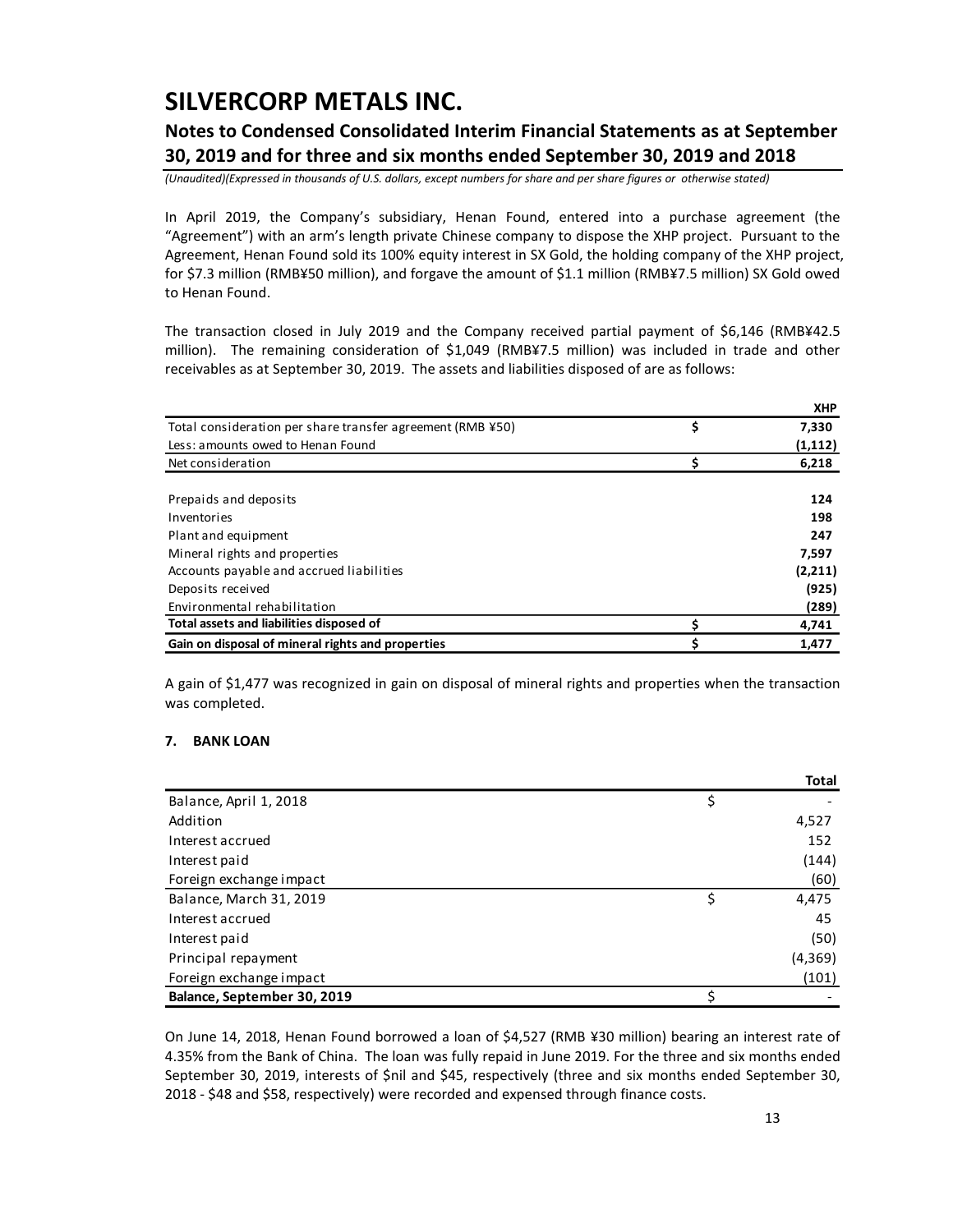### **Notes to Condensed Consolidated Interim Financial Statements as at September 30, 2019 and for three and six months ended September 30, 2019 and 2018**

*(Unaudited)(Expressed in thousands of U.S. dollars, except numbers for share and per share figures or otherwise stated)*

#### **8. LEASES**

The following table summarizes changes in the Company's lease receivable and lease obligation related to the Company's office lease and sublease.

|                                                    |    | <b>Lease Receivable</b> |     | <b>Lease Obligation</b> |
|----------------------------------------------------|----|-------------------------|-----|-------------------------|
| Adjustment upon adoption of IFRS 16, April 1, 2019 | \$ | 447                     | - Ś | 1,463                   |
| Addition                                           |    | 238                     |     | 1,241                   |
| Interest accrual                                   |    | 12                      |     | 55                      |
| Interest received or paid                          |    | (12)                    |     | (55)                    |
| Principal repayment                                |    | (24)                    |     | (234)                   |
| Foreign exchange impact                            |    | 5                       |     | 16                      |
| Balance, September 30, 2019                        | Ś  | 666 \$                  |     | 2,486                   |
| Less: current portion                              |    | (198)                   |     | (599)                   |
| Non-current portion                                | Ś  | 468                     |     | 1,887                   |

The following table presents a reconciliation of the Company's undiscounted cash flows to their present value for its lease receivable and lease obligation:

|                                  | Lease Receivable |        |     | <b>Lease Obligation</b> |
|----------------------------------|------------------|--------|-----|-------------------------|
| Within 1 year                    |                  | 219    | -\$ | 657                     |
| Between 2 to 5 years             |                  | 504    |     | 1,950                   |
| Over 5 years                     |                  |        |     | 164                     |
| <b>Total undiscounted amount</b> |                  | 723    |     | 2,771                   |
| Less future interest             |                  | (57)   |     | (284)                   |
| <b>Total discounted amount</b>   |                  | 666 \$ |     | 2,486                   |
| Less: current portion            |                  | (198)  |     | (599)                   |
| Non-current portion              |                  | 468    |     | 1,887                   |

The lease receivable and lease obligation were discounted using an estimated incremental borrowing rate of 5%.

#### **9. SHARE CAPITAL**

#### *(a) Authorized*

Unlimited number of common shares without par value. All shares issued as at September 30, 2019 were fully paid.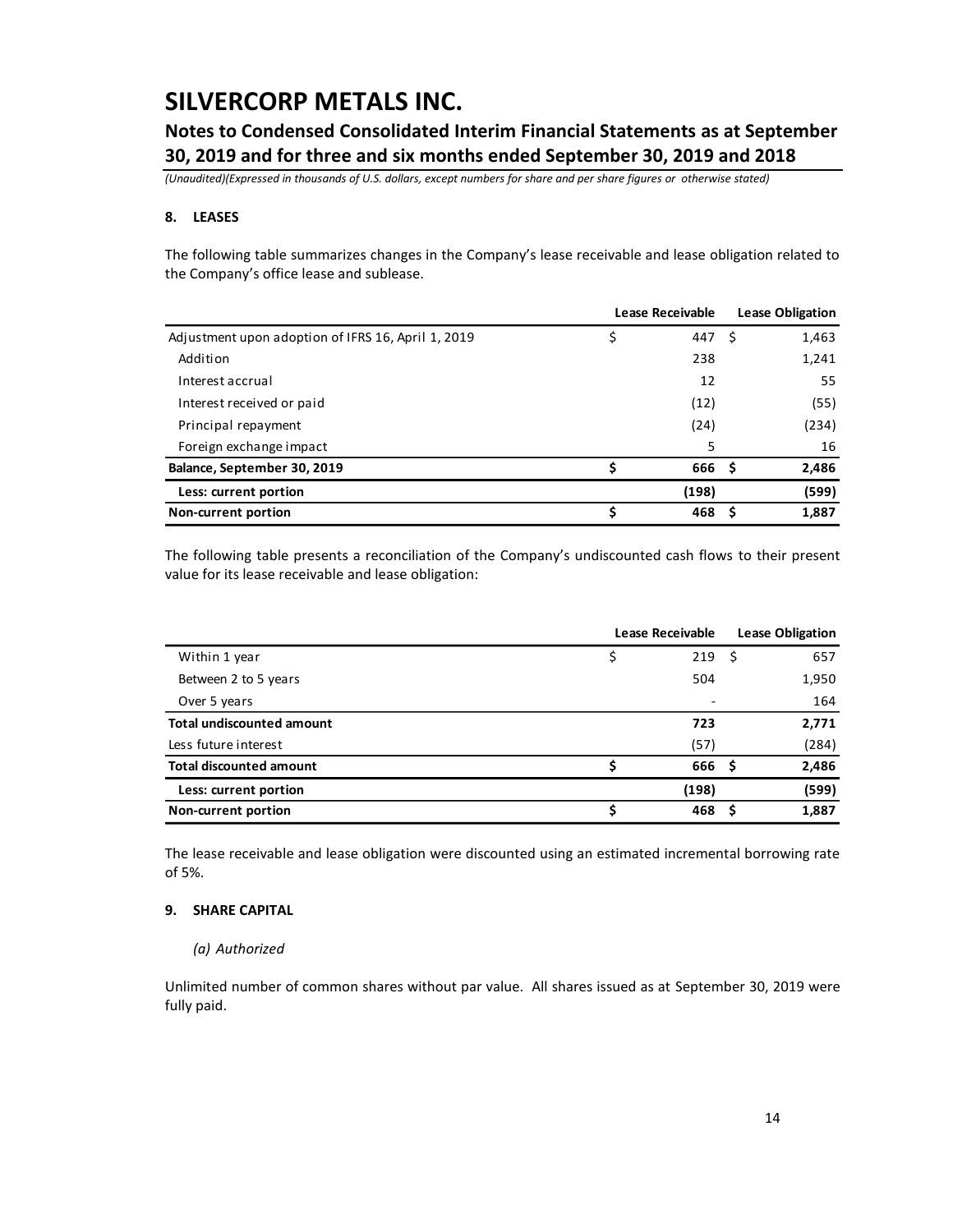### **Notes to Condensed Consolidated Interim Financial Statements as at September 30, 2019 and for three and six months ended September 30, 2019 and 2018**

*(Unaudited)(Expressed in thousands of U.S. dollars, except numbers for share and per share figures or otherwise stated)*

#### *(b) Share-based compensation*

The Company has a share-based compensation plan (the "Plan") which consists of stock options, restricted share units (the "RSUs") and performance share units (the "PSUs"). The Plan allows for the maximum number of common shares to be reserved for issuance on any share-based compensation to be a rolling 10% of the issued and outstanding common shares from time to time. Furthermore, no more than 3% of the reserve may be granted in the form of RSUs and PSUs.

For the three and six months ended September 30, 2019, a total of \$701 and \$1,026, respectively (three and six months ended September 30, 2018 - \$456 and \$912, respectively) in share-based compensation expense was recognized and included in the general and administrative expenses on the condensed consolidated interim statements of income.

#### *(i) Stock options*

The following is a summary of option transactions:

|                             |                  | Weighted average   |
|-----------------------------|------------------|--------------------|
|                             |                  | exercise price per |
|                             | Number of shares | share CAD\$        |
| Balance, March 31, 2018     | 8,146,799        | \$<br>2.15         |
| Option granted              | 1,815,000        | 3.10               |
| Options exercised           | (2,812,496)      | 0.87               |
| Options forfeited           | (164, 075)       | 3.34               |
| Options expired             | (504,312)        | 3.27               |
| Balance, March 31, 2019     | 6,480,916        | \$<br>2.86         |
| Options exercised           | (2,443,406)      | 1.75               |
| Options forfeited           | (52, 500)        | 3.33               |
| Options expired             | (100,000)        | 1.75               |
| Balance, September 30, 2019 | 3,885,010        | \$<br>2.95         |

The following table summarizes information about stock options outstanding at September 30, 2019:

|                   | Number of options |                                     |    |                   |                               | Weighted  |
|-------------------|-------------------|-------------------------------------|----|-------------------|-------------------------------|-----------|
|                   | outstanding at    | Weighted average                    |    | Weighted average  | Number of options             | average   |
| Exercise price in |                   | September 30, remaining contractual |    | exercise price in | exercisable at exercise price |           |
| CAD\$             | 2019              | life (Years)                        |    | CAD\$             | September 30, 2019            | in CAD\$  |
| 1.43              | 626,260           | 0.67                                | .s | 1.43              | 626,260                       | 1.43      |
| 2.60              | 632,500           | 2.13                                | Ŝ. | 2.60              | 126,250                       | 2.60      |
| 3.23              | 755,000           | 1.45                                | Ś  | 3.23              | 516,875                       | 3.23      |
| 3.36              | 666,250           | 1.01                                | Ŝ  | 3.36              | 431,250                       | 3.36      |
| 3.40              | 895,000           | 1.90                                | Ś  | 3.40              | 352,500                       | 3.40      |
| 3.63              | 280,000           | 0.30                                | Ś  | 3.63              | 280,000                       | 3.63      |
| 5.58              | 30.000            | 0.40                                | S  | 5.58              | 30,000                        | 5.58      |
| $$1.43 - 5.58$    | 3,885,010         | 1.37                                | S  | 2.91              | 2,363,135                     | 2.85<br>S |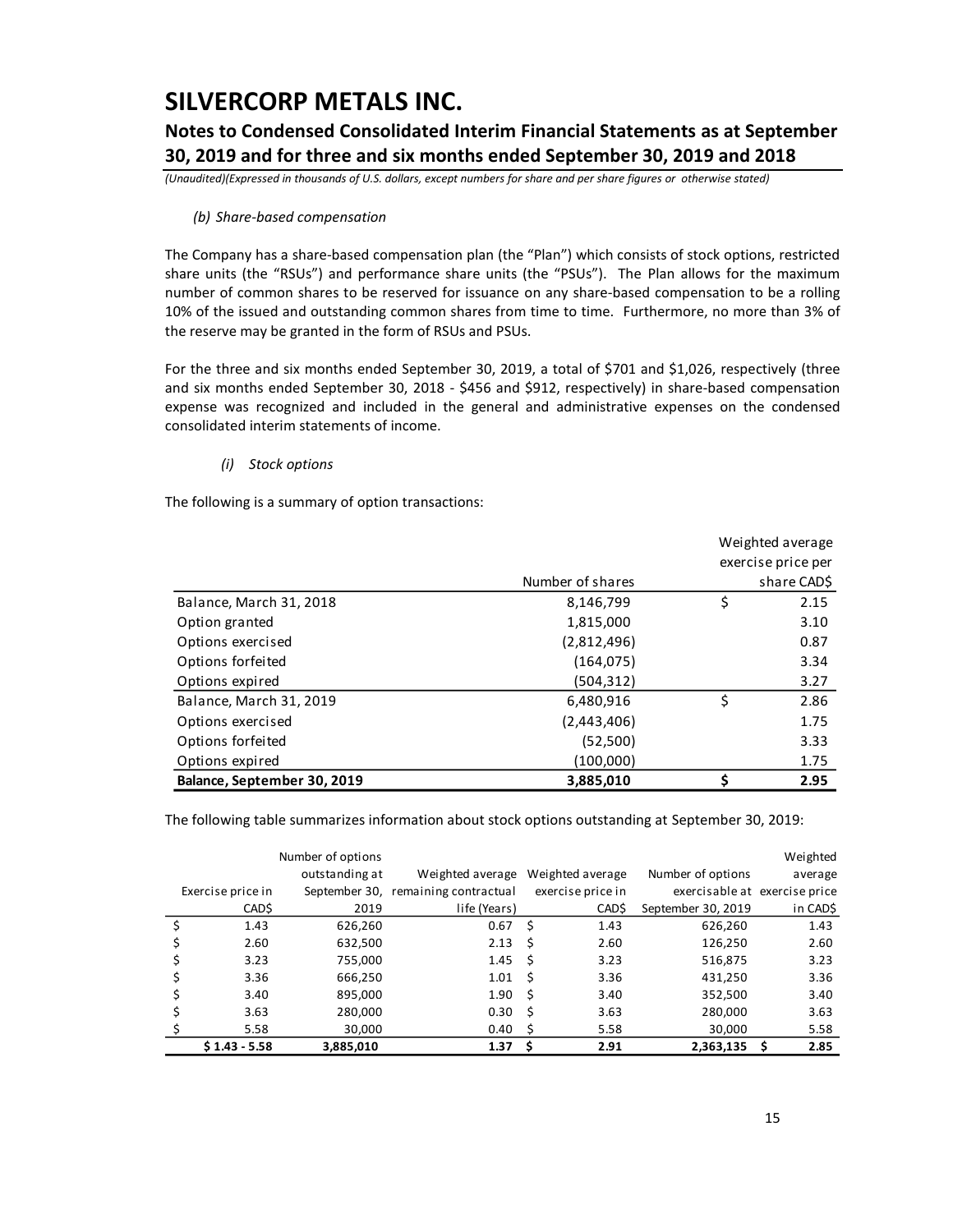### **Notes to Condensed Consolidated Interim Financial Statements as at September 30, 2019 and for three and six months ended September 30, 2019 and 2018**

*(Unaudited)(Expressed in thousands of U.S. dollars, except numbers for share and per share figures or otherwise stated)*

Subsequent to September 30, 2019, a total of 114,000 options with exercise prices ranging from CAD\$3.23 to CAD\$3.63 were exercised.

*(ii) RSUs*

The following is a summary of RSUs transactions:

|                             |                                        |       | Weighted average   |
|-----------------------------|----------------------------------------|-------|--------------------|
|                             |                                        |       | grant date closing |
|                             | Number of shares price per share \$CAD |       |                    |
| Balance, April 1, 2019      |                                        | $-$ 5 |                    |
| Granted                     | 850,500                                |       | 4.94               |
| Balance, September 30, 2019 | 850,500                                |       | 4.94               |

During the six months ended September 30, 2019, a total of 850,500 RSUs were granted to directors, officers, and employees at grant date closing price of CAD\$4.94 per share subject to a vesting schedule over a two-year term with 25% of the RSUs vesting every six months from the date of grant.

*(c) Cash dividends declared*

During the three and six months ended September 30, 2019, dividends of \$nil and \$2,125, respectively (three and six months ended September 30, 2018 - \$nil and \$2,095, respectively) were declared and paid.

#### **10. ACCUMULATED OTHER COMPREHENSIVE LOSS**

|                                                                 | September 30, 2019 | March 31, 2019 |
|-----------------------------------------------------------------|--------------------|----------------|
| Change in fair value on equity investments designated as FVTOCI | 34.292             | 35,128         |
| Share of other comprehensive income in associate                | (436)              | (679)          |
| Currency translation adjustment                                 | 22.210             | 7,415          |
| Balance, end of the period                                      | 56.066             | 41.864         |

The unrealized loss on equity investments designated as FVTOCI, share of other comprehensive income in associate and currency translation adjustment are net of tax of \$nil for all periods presented.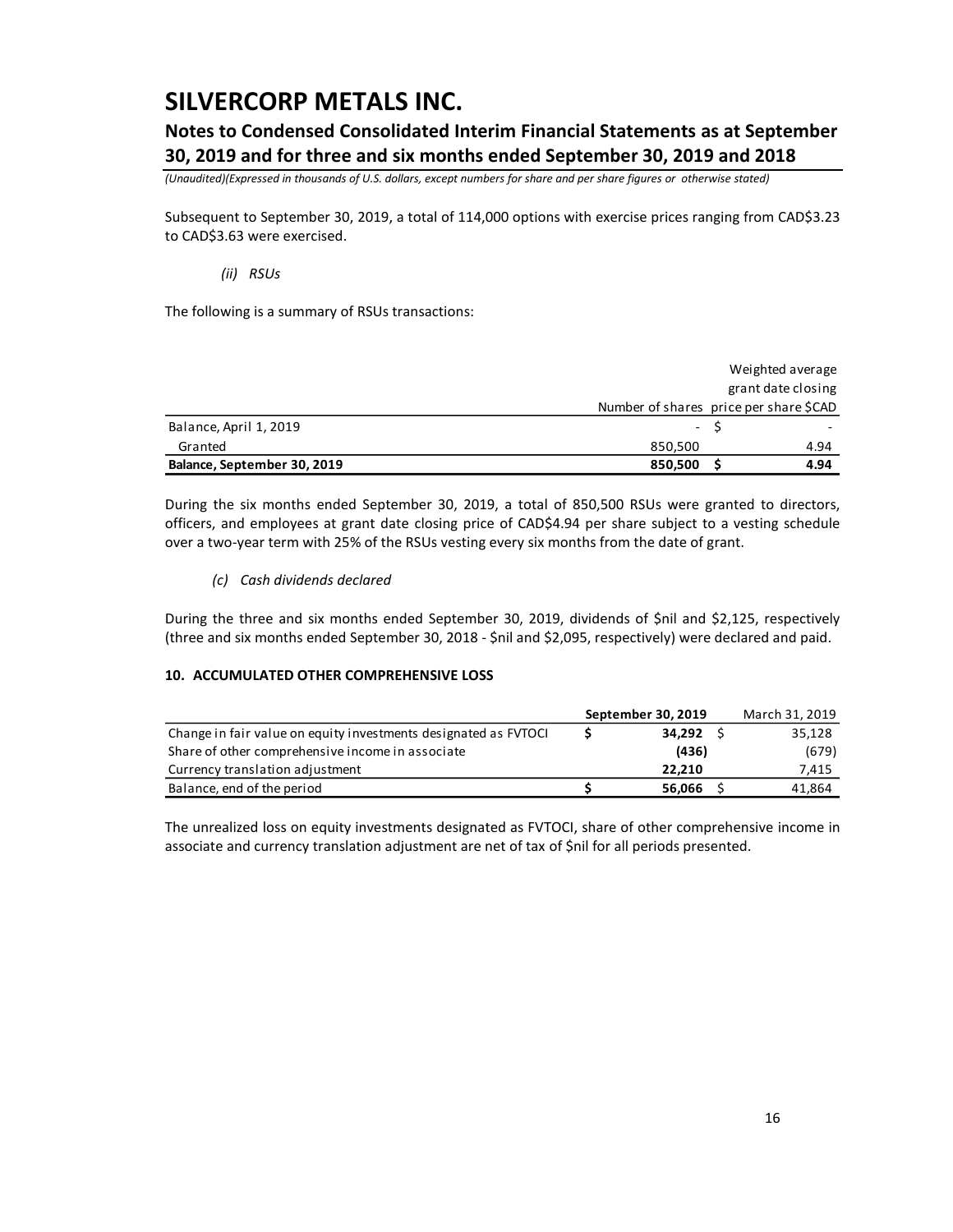### **Notes to Condensed Consolidated Interim Financial Statements as at September 30, 2019 and for three and six months ended September 30, 2019 and 2018**

*(Unaudited)(Expressed in thousands of U.S. dollars, except numbers for share and per share figures or otherwise stated)*

#### **11. NON-CONTROLLING INTERESTS**

The continuity of non-controlling interests is summarized as follows:

|                                            | Henan        |   | Henan   |   | Guangdong  |                          |   |          |
|--------------------------------------------|--------------|---|---------|---|------------|--------------------------|---|----------|
|                                            | Found        |   | Huawei  |   | Yunxiang   | Found                    |   | Total    |
| Balance, April 1, 2018                     | Ś.<br>62,047 | s | 5,909   | s | 3,532      | (2,545)<br>S             | S | 68,943   |
| Share of net income (loss)                 | 11.444       |   | 892     |   | (365)      | 352                      |   | 12,323   |
| Share of other comprehensive (loss) income | (3,664)      |   | (204)   |   | (150)      | 954                      |   | (3,064)  |
| Distributions                              | (11, 565)    |   | (1,694) |   | -          | $\overline{\phantom{0}}$ |   | (13,259) |
| Acquisition of non-controlling interest    |              |   |         |   |            | 1.794                    |   | 1,794    |
| Disposition                                |              |   |         |   | -          | (1,002)                  |   | (1,002)  |
| Balance, March 31, 2019                    | Ś.<br>58,262 | S | 4,903   | S | $3,017$ \$ | (447)                    | S | 65,735   |
| Share of net income (loss)                 | 7.605        |   | 594     |   | (95)       | 30                       |   | 8,134    |
| Share of other comprehensive loss          | (3, 192)     |   | (256)   |   | (177)      | (67)                     |   | (3,692)  |
| Distributions                              | (2,603)      |   | (656)   |   |            |                          |   | (3,259)  |
| Balance, September 30, 2019                | 60,072<br>S  |   | 4.585   | S | 2.745S     | (484)                    |   | 66,918   |

As at September 30, 2019, non-controlling interests in Henan Found, Henan Huawei, Yunxiang, and Guangdong Found were 22.5%, 20%, 30%, and 1%, respectively (March 31, 2019 – 22.5%, 20%, 30% and 1%, respectively).

#### **12. RELATED PARTY TRANSACTIONS**

Related party transactions are made on terms agreed upon by the related parties. The balances with related parties are unsecured, non-interest bearing, and due on demand. Related party transactions not

| disclosed elsewhere in the condensed consolidated interim financial statements are as follows: |                                   |       |  |       |  |  |
|------------------------------------------------------------------------------------------------|-----------------------------------|-------|--|-------|--|--|
| Due from related parties                                                                       | September 30, 2019 March 31, 2019 |       |  |       |  |  |
| NUAG (a)                                                                                       |                                   | 73 S  |  | 33    |  |  |
| Henan Non-ferrous (b)                                                                          |                                   | 2.868 |  | 2,989 |  |  |
|                                                                                                |                                   | 2.941 |  | 3.022 |  |  |

- (a) The Company recovers costs for services rendered to NUAG and expenses incurred on behalf of NUAG pursuant to a services and administrative costs reallocation agreement. During the three and six months ended September 30, 2019, the Company recovered \$146 and \$214, respectively (three and six months ended September 30, 2018 - \$50 and \$99, respectively) from NUAG for services rendered and expenses incurred on behalf of NUAG. The costs recovered from NUAG were recorded as a direct reduction of general and administrative expenses on the consolidated statements of income.
- (b) In March 2019, Henan Found advanced a loan of \$2,989 (RMB¥20.0 million) to Henan Non-ferrous. The loan bears an interest rate of 4.35% per annum.

The balances with related parties are unsecured.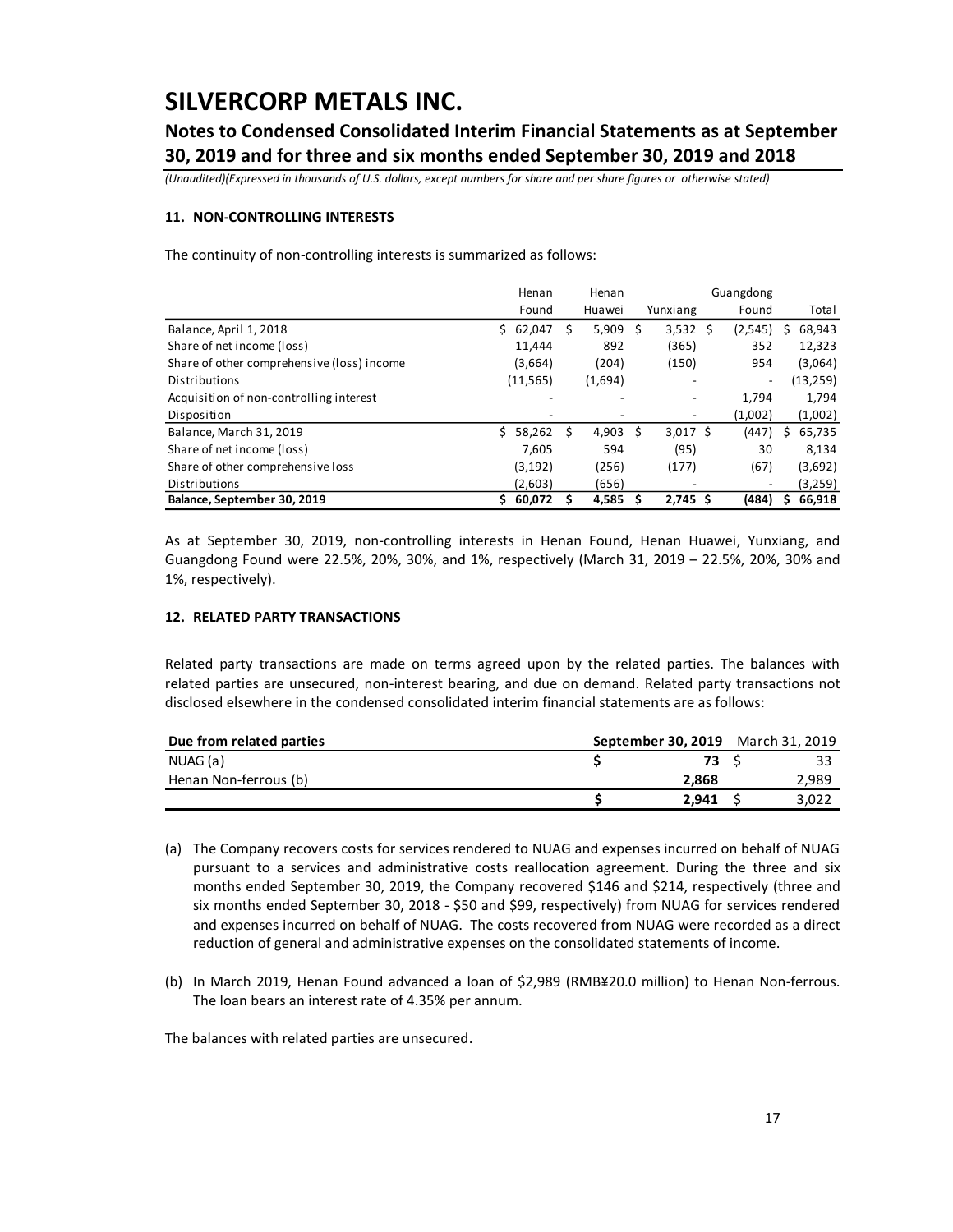### **Notes to Condensed Consolidated Interim Financial Statements as at September 30, 2019 and for three and six months ended September 30, 2019 and 2018**

*(Unaudited)(Expressed in thousands of U.S. dollars, except numbers for share and per share figures or otherwise stated)*

#### **13. GENERAL AND ADMINISTRATIVE**

General and administrative expenses consist of:

|                                    | Three months ended Septemer 30, |       | Six months ended September 30, |       |  |  |
|------------------------------------|---------------------------------|-------|--------------------------------|-------|--|--|
| <b>General and administrative</b>  | 2019                            | 2018  | 2019                           | 2018  |  |  |
| Office and administrative expenses | 1,323                           | 1,633 | 2.497                          | 3,091 |  |  |
| Amortization and depreciation      | 389                             | 287   | 740                            | 592   |  |  |
| Salaries and benefits              | 2,287                           | 2,050 | 4,613                          | 4,192 |  |  |
| Share-based compensation           | 701                             | 456   | 1,026                          | 912   |  |  |
| Professional fees                  | 201                             | 179   | 573                            | 290   |  |  |
|                                    | 4.901                           | 4,605 | 9.449                          | 9,077 |  |  |

#### **14. GOVERNMENT FEES AND OTHER TAXES**

Government fees and other taxes consist of:

|                 | Three months ended Septemer 30, | Six months ended September 30, |       |       |  |
|-----------------|---------------------------------|--------------------------------|-------|-------|--|
|                 | 2019                            | 2018                           | 2019  | 2018  |  |
| Government fees | 18                              |                                | 106   | 105   |  |
| Other taxes     | 478                             | 767                            | 984   | 1,464 |  |
|                 | 496                             | 767                            | 1.090 | 1,569 |  |

Government fees include environmental protection fees paid to the state and local Chinese government. Other taxes were composed of surtax on value-added tax, land usage levy, stamp duty and other miscellaneous levies, duties and taxes imposed by the state and local Chinese government.

#### **15. FINANCE ITEMS**

Finance items consist of:

|                                        | Three months ended Septemer 30, | Six months ended September 30, |       |                                |  |  |  |
|----------------------------------------|---------------------------------|--------------------------------|-------|--------------------------------|--|--|--|
| <b>Finance income</b>                  | 2019                            | 2018                           | 2019  | 2018                           |  |  |  |
| Interest income                        | 818                             | 825                            | 1,747 | 1,621                          |  |  |  |
|                                        | Three months ended Septemer 30, |                                |       | Six months ended September 30, |  |  |  |
| <b>Finance costs</b>                   | 2019                            | 2018                           | 2019  | 2018                           |  |  |  |
| Interest on bank loan                  | $\blacksquare$                  | 45<br>- S                      | 45    | 55<br>.S                       |  |  |  |
| Interest on lease obligation           | 32                              |                                | 55    |                                |  |  |  |
| Unwinding of discount of environmental |                                 |                                |       |                                |  |  |  |
| rehabilitation provision               | 104                             | 118                            | 211   | 242                            |  |  |  |
|                                        | 136                             | 163                            | 311   | 297                            |  |  |  |

#### **16. INCOME TAX**

The significant components of income tax expense are as follows:

|                    | Three months ended Septemer 30, | Six months ended September 30, |       |        |
|--------------------|---------------------------------|--------------------------------|-------|--------|
| Income tax expense | 2019                            | 2018                           | 2019  | 2018   |
| Current            | 960                             | 5.072                          | 2.712 | 11,021 |
| Deferred           | 4.179                           | 691                            | 1.939 | 1,240  |
|                    | 5.139                           | 5.763                          | 4.651 | 12.261 |
|                    |                                 |                                |       |        |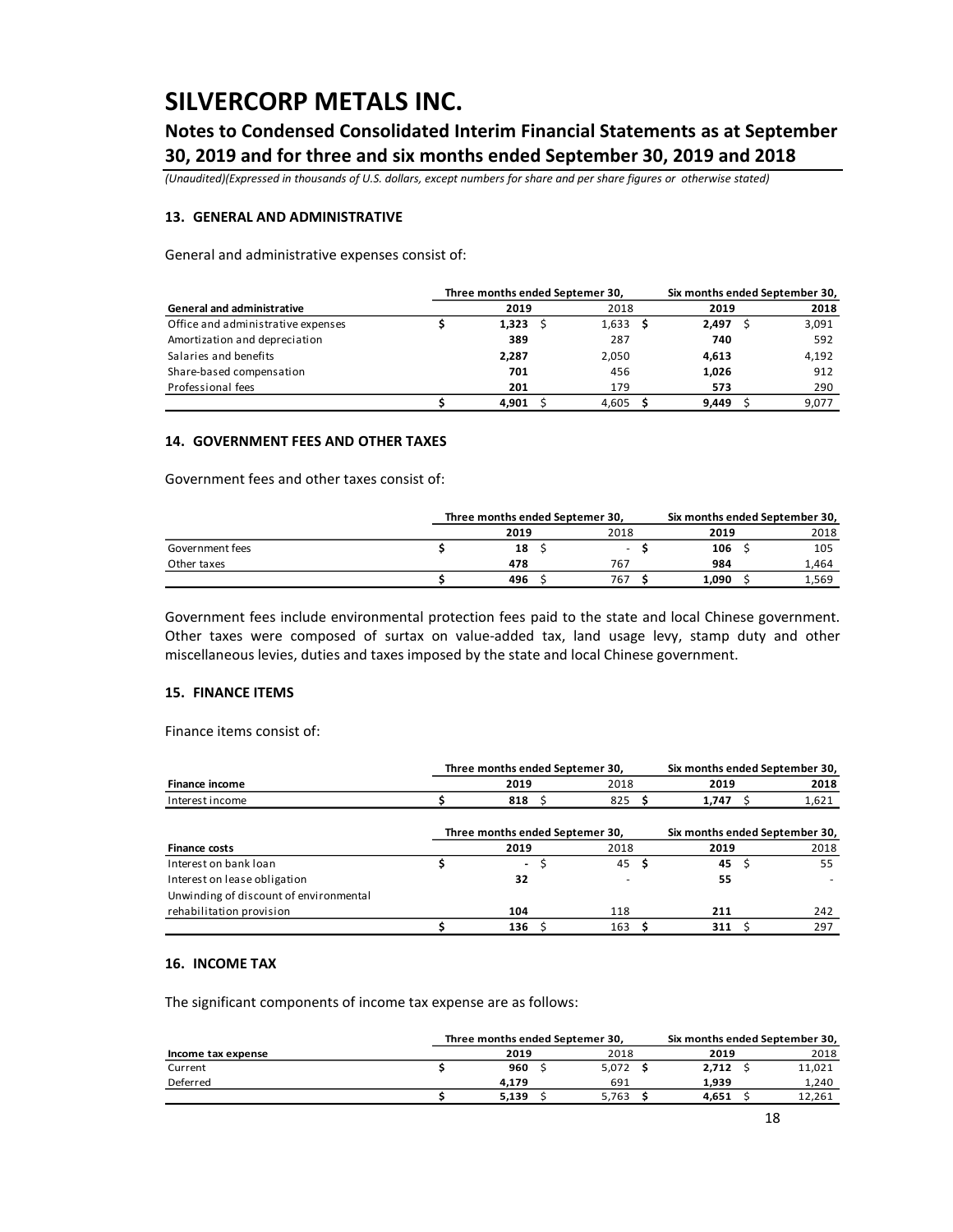### **Notes to Condensed Consolidated Interim Financial Statements as at September 30, 2019 and for three and six months ended September 30, 2019 and 2018**

*(Unaudited)(Expressed in thousands of U.S. dollars, except numbers for share and per share figures or otherwise stated)*

The disposal of the XHP project (also see Note 6) resulted in approximately \$29.9 million deductible loss for income tax purpose. The relevant income tax recovery amount for the three and six months ended September 30, 2019 of approximately nil and \$7.5 million, respectively were recognized under current and deferred income tax expenses.

#### **17. FINANCIAL INSTRUMENTS**

The Company manages its exposure to financial risks, including liquidity risk, foreign exchange risk, interest rate risk, credit risk and equity price risk in accordance with its risk management framework. The Company's Board of Directors has overall responsibility for the establishment and oversight of the Company's risk management framework and reviews the Company's policies on an ongoing basis.

#### *(a) Fair value*

The Company classifies its fair value measurements within a fair value hierarchy, which reflects the significance of the inputs used in making the measurements as defined in IFRS 13, Fair Value Measurement ("IFRS 13").

Level 1 – Unadjusted quoted prices at the measurement date for identical assets or liabilities in active markets.

Level 2 – Observable inputs other than quoted prices included in Level 1, such as quoted prices for similar assets and liabilities in active markets; quoted prices for identical or similar assets and liabilities in markets that are not active; or other inputs that are observable or can be corroborated by observable market data. Level 3 – Unobservable inputs which are supported by little or no market activity.

The following tables set forth the Company's financial assets and liabilities that are measured at fair value level on a recurring basis within the fair value hierarchy as at September 30, 2019 and March 31, 2019 that are not otherwise disclosed. The assets and liabilities are classified in their entirety based on the lowest level of input that is significant to the fair value measurement.

|                                                   |                        |         |      | Fair value as at September 30, 2019 |     |              |
|---------------------------------------------------|------------------------|---------|------|-------------------------------------|-----|--------------|
| <b>Recurring measurements</b>                     | Level 1                | Level 2 |      | Level 3                             |     | <b>Total</b> |
| <b>Financial assets</b>                           |                        |         |      |                                     |     |              |
| Cash and cash equivalents                         | \$<br>$56,092 \quad $$ |         | - \$ | $\sim$                              | \$. | 56,092       |
| Short-term investments - money market instruments | 56,651                 |         |      |                                     |     | 56,651       |
| Investments in publicly traded companies          | 10,785                 |         |      |                                     |     | 10,785       |
|                                                   |                        |         |      |                                     |     |              |
|                                                   |                        |         |      | Fair value as at March 31, 2019     |     |              |
| <b>Recurring measurements</b>                     | Level 1                | Level 2 |      | Level 3                             |     | Total        |
| <b>Financial assets</b>                           |                        |         |      |                                     |     |              |
| Cash and cash equivalents                         | \$<br>67,441 \$        |         | - \$ | $-5$                                |     | 67,441       |
| Short-term investments - money market instruments | 22,850                 |         |      |                                     |     | 22,850       |
| Investments in publicly traded companies          | 9.253                  |         |      |                                     |     | 9.253        |

Fair value of the other financial instruments excluded from the table above approximates their carrying amount as at September 30, 2019 and March 31, 2019, due to the short-term nature of these instruments.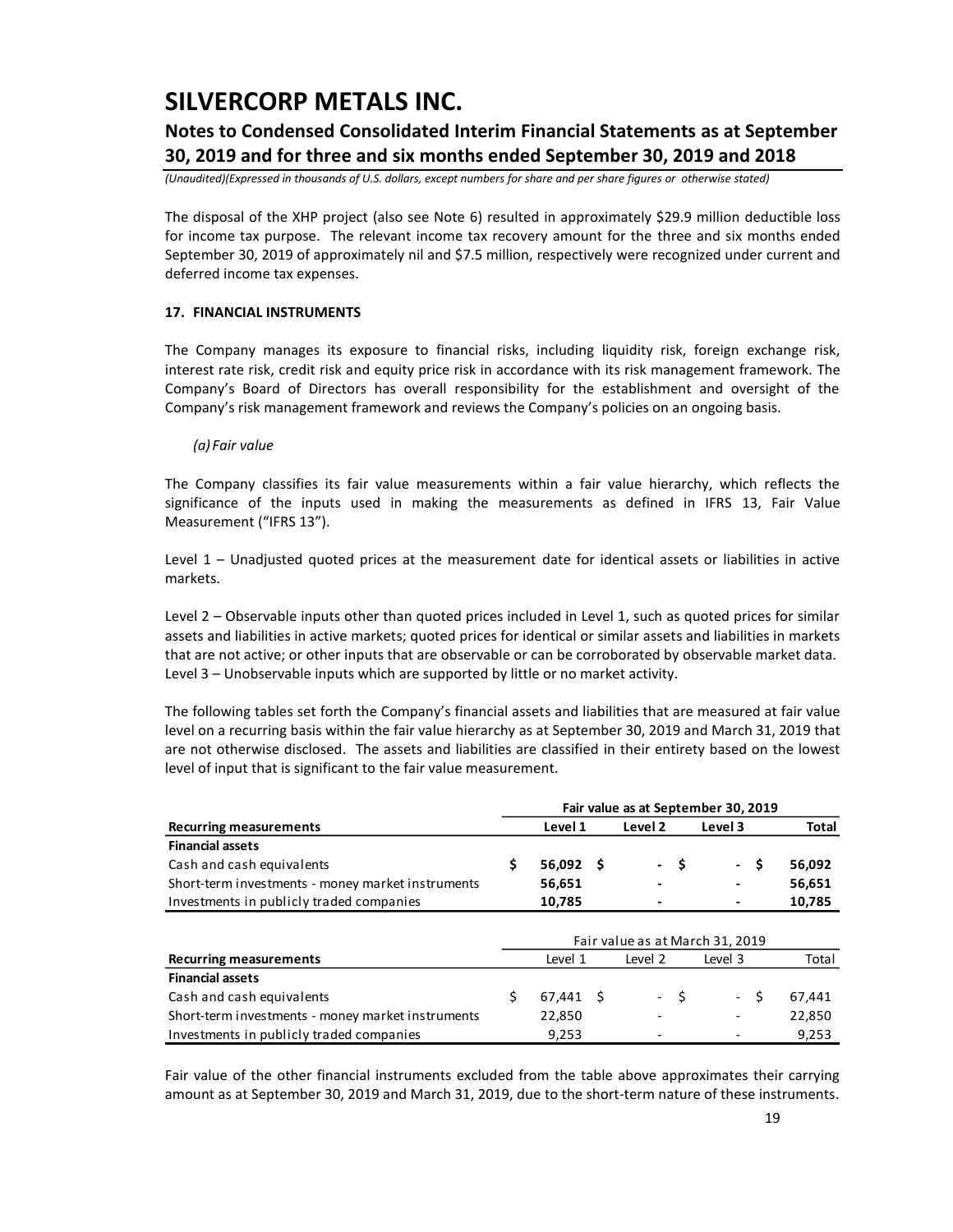### **Notes to Condensed Consolidated Interim Financial Statements as at September 30, 2019 and for three and six months ended September 30, 2019 and 2018**

*(Unaudited)(Expressed in thousands of U.S. dollars, except numbers for share and per share figures or otherwise stated)*

There were no transfers into or out of Level 3 during the six months ended September 30, 2019.

#### *(b) Liquidity risk*

Liquidity risk is the risk that the Company will not be able to meet its short-term business requirements. The Company has in place a planning and budgeting process to help determine the funds required to support the Company's normal operating requirements on an ongoing basis and its expansion plans.

In the normal course of business, the Company enters into contracts that give rise to commitments for future minimum payments. The following summarizes the remaining contractual maturities of the Company's financial liabilities.

|                                          |               |                          | March 31, 2019 |                          |        |
|------------------------------------------|---------------|--------------------------|----------------|--------------------------|--------|
|                                          | Within a vear | 2-5 years                | Over 5 years   | <b>Total</b>             | Total  |
| Bank loan                                | $\sim$        | $\overline{\phantom{0}}$ | $\blacksquare$ | $\overline{\phantom{a}}$ | 4.475  |
| Accounts payable and accrued liabilities | 29.009        | -                        | -              | 29.009                   | 29,856 |
| Lease obligation                         | 599           | 1.833                    | 54             | 2.486                    | -      |
|                                          | 29.608        | 1,833                    | 54             | 31.495                   | 34,331 |

#### *(c) Foreign exchange risk*

The Company reports its financial statements in US dollars. The functional currency of the head office, Canadian subsidiaries and all intermediate holding companies is CAD and the functional currency of all Chinese subsidiaries is RMB. The Company is exposed to foreign exchange risk when the Company undertakes transactions and holds assets and liabilities in currencies other than its functional currencies. The Company currently does not engage in foreign exchange currency hedging. The Company's exposure to currency risk affect net income is summarized as follow:

|                                              | September 30, 2019 | March 31, 2019 |
|----------------------------------------------|--------------------|----------------|
| Financial assets denominated in U.S. Dollars | 62.891             | 45.911         |

As at September 30, 2019, with other variables unchanged, a 10% strengthening (weakening) of the CAD against the USD would have decreased (increased) net income by approximately \$6.3 million.

#### *(d)Interest rate risk*

The Company is exposed to interest rate risk on its cash equivalents, short term investments, and loan to one of the related parties. As at September 30, 2019, all of its interest-bearing cash equivalents and short term investments earn interest at market rates that are fixed to maturity or at variable interest rate with terms of less than one year. The loan to the related party bears an interest rate of 4.35% per annum, which approximates the prevailing commercial lending rates in China as of September 30, 2019. The Company monitors its exposure to changes in interest rates on cash equivalents, short term investments, and loan to the related party. Due to the short term nature of these financial instruments, fluctuations in interest rates would not have a significant impact on the Company's net income.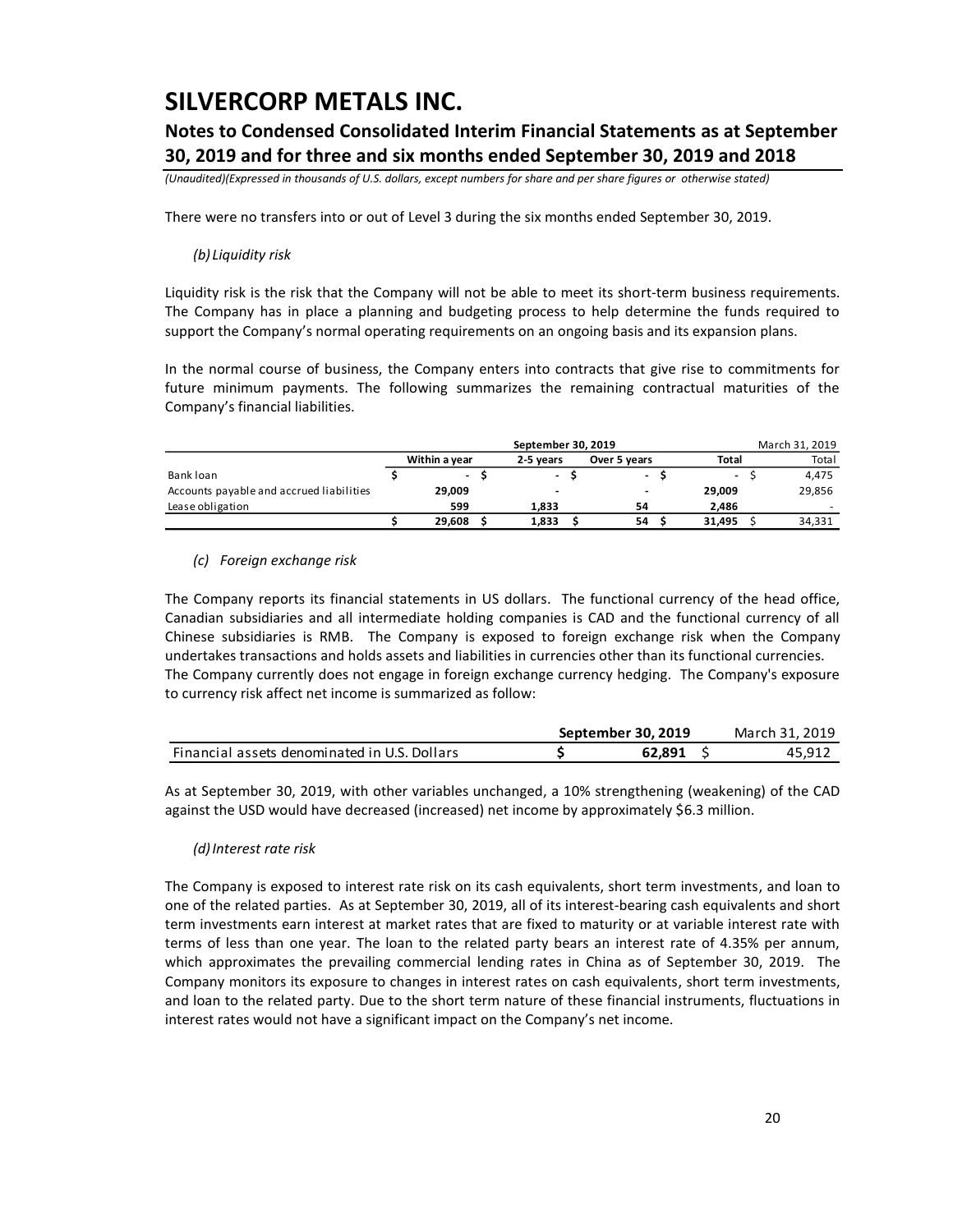### **Notes to Condensed Consolidated Interim Financial Statements as at September 30, 2019 and for three and six months ended September 30, 2019 and 2018**

*(Unaudited)(Expressed in thousands of U.S. dollars, except numbers for share and per share figures or otherwise stated)*

#### *(e) Credit risk*

Credit risk is the risk that one party to a financial instrument will fail to discharge an obligation and cause the other party to incur a financial loss. The Company is exposed to credit risk primarily associated to accounts receivable, due from related parties, cash and cash equivalents, and short-term investments. The carrying amount of assets included on the balance sheet represents the maximum credit exposure.

The Company undertakes credit evaluations on counterparties as necessary, requests deposits from customers prior to delivery, and has monitoring processes intended to mitigate credit risks. The Company has trade receivables of \$450 from customers as at September 30, 2019 (at March 31, 2019 - \$nil). There were no amounts in trade or other receivables which were past due on September 30, 2019 (at March 31, 2019 - \$nil) for which no provision is recognized.

*(f) Equity price risk*

The Company holds certain marketable securities that will fluctuate in value as a result of trading on Canadian financial markets. As the Company's marketable securities holdings are mainly in mining companies, the value will also fluctuate based on commodity prices. Based upon the Company's portfolio as at September 30, 2019, a 10% increase (decrease) in the market price of the securities held, ignoring any foreign currency effects, would have resulted in an increase (decrease) to comprehensive income of approximately \$1.1 million.

#### **18. SEGMENTED INFORMATION**

The Company's reportable operating segments are components of the Company where separate financial information is available that is evaluated regularly by the Company's Chief Executive Officer who is the Chief Operating Decision Maker ("CODM"). The operational segments are determined based on the Company's management and internal reporting structure. Operating segments are summarized as follows:

| <b>Operational Segments</b> | Subsidiaries Included in the Segment               | Properties Included in the Segment |
|-----------------------------|----------------------------------------------------|------------------------------------|
| <b>Mining</b>               |                                                    |                                    |
| Henan Luoning               | Henan Found and Henan Huawei                       | Ying Mining District               |
| Hunan                       | Yunxiang                                           | <b>BYP</b>                         |
| Guangdong                   | Guangdong Found                                    | GC                                 |
| Other                       | SX Gold and 0875786 B.C. Ltd.                      | <b>XHP</b>                         |
| Administrative              |                                                    |                                    |
| Vancouver                   | Silvercorp Metals Inc. and BVI's holding companies | <b>RZY</b>                         |
| Beijing                     | Silvercorp Metals (China) Inc.                     |                                    |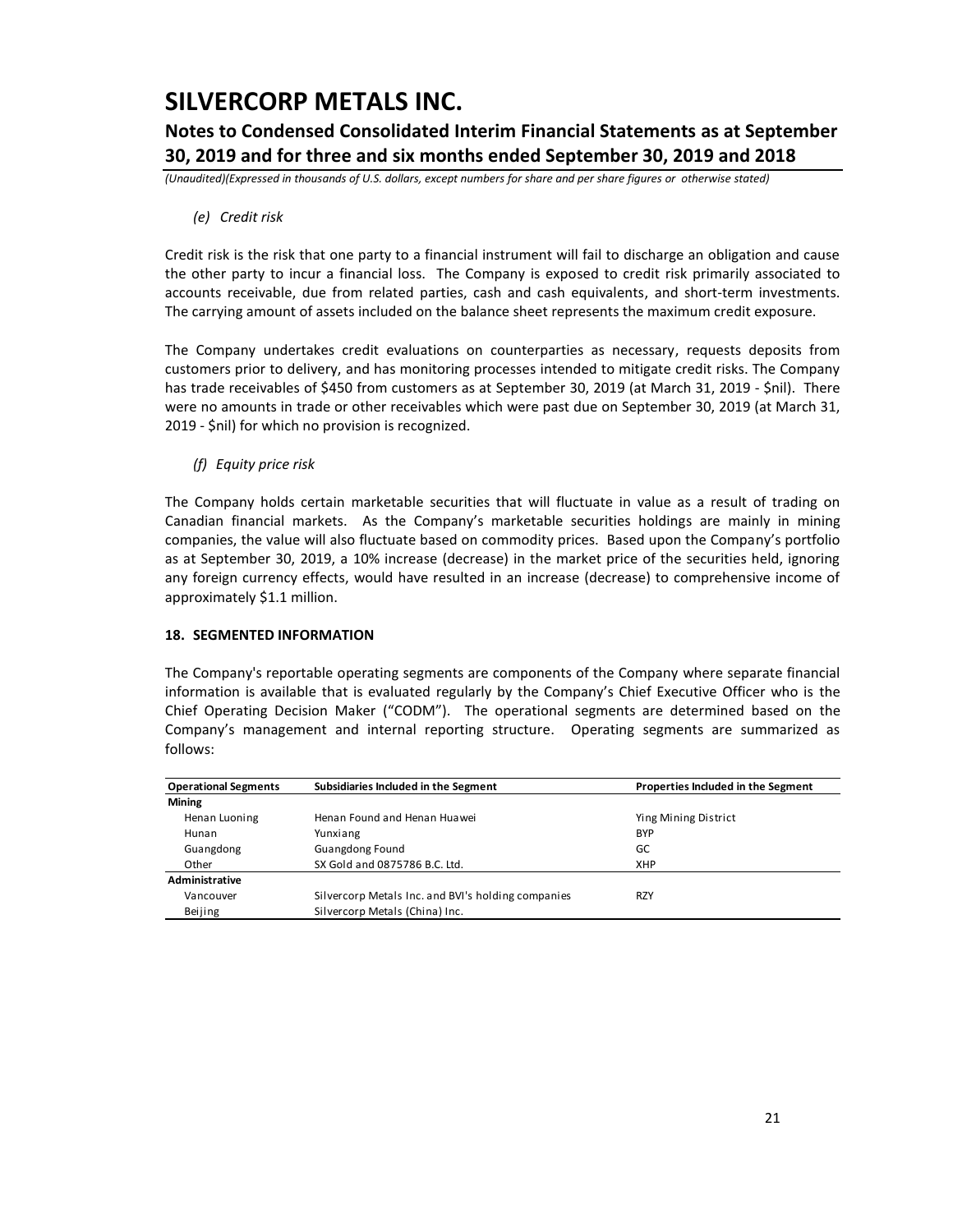## **Notes to Condensed Consolidated Interim Financial Statements as at September 30, 2019 and for three and six months ended September 30, 2019 and 2018**

*(Unaudited)(Expressed in thousands of U.S. dollars, except numbers for share and per share figures or otherwise stated)*

(a) Segmented information for assets and liabilities are as follows:

|                                        |         |             |       |                          |               | September 30, 2019 |       |  |                          |                |                          |           |         |   |         |
|----------------------------------------|---------|-------------|-------|--------------------------|---------------|--------------------|-------|--|--------------------------|----------------|--------------------------|-----------|---------|---|---------|
|                                        |         |             |       |                          | <b>Mining</b> |                    |       |  |                          |                | Administrative           |           |         |   |         |
|                                        |         | Henan       |       |                          |               |                    |       |  |                          |                |                          |           |         |   | Total   |
| Statement of financial position items: | Luoning |             | Hunan |                          | Guangdong     |                    | Other |  |                          | <b>Beijing</b> |                          | Vancouver |         |   |         |
| <b>Current assets</b>                  | Ś       | 73,882      | S     | 1,433                    | Ŝ             | 10,373             | Ŝ     |  |                          | Ś.             | 4,709                    | Ŝ         | 68,360  | Ś | 158,757 |
| <b>Plant and equipment</b>             |         | 45,560      |       | 3,995                    |               | 14,949             |       |  |                          |                | 838                      |           | 1,702   |   | 67,044  |
| Mineral rights and properties          |         | 190,457     |       | 6,794                    |               | 24,541             |       |  |                          |                | $\overline{\phantom{0}}$ |           |         |   | 221,792 |
| Investment in an associate             |         | ٠           |       | $\overline{\phantom{a}}$ |               | ٠                  |       |  | $\blacksquare$           |                | $\overline{\phantom{a}}$ |           | 43,413  |   | 43,413  |
| <b>Other investments</b>               |         |             |       | $\overline{\phantom{a}}$ |               |                    |       |  |                          |                | $\overline{\phantom{0}}$ |           | 10,785  |   | 10,785  |
| <b>Reclamation deposits</b>            |         | 5,013       |       |                          |               | 3,948              |       |  |                          |                |                          |           | 8       |   | 8,969   |
| Long-term prepaids and deposits        |         | 338         |       | 98                       |               | 84                 |       |  |                          |                |                          |           |         |   | 520     |
| Long-term portion of lease receivable  |         |             |       |                          |               |                    |       |  |                          |                |                          |           | 468     |   | 468     |
| <b>Total assets</b>                    | Ś       | 315,250     | s     | 12,320                   | S             | 53,895             | \$    |  |                          | \$             | 5,547                    | \$        | 124,736 | Ś | 511,748 |
| <b>Current liabilities</b>             | \$.     | $21,750$ \$ |       | $1,373$ \$               |               | $5,443$ \$         |       |  |                          | Ś              | 680                      | Ŝ         | 4,509   | Ś | 33,755  |
| Long-term portion of lease obligation  |         |             |       | $\blacksquare$           |               |                    |       |  | $\overline{\phantom{a}}$ |                |                          |           | 1,887   |   | 1,887   |
| Deferred income tax liabilities        |         | 33,157      |       | 964                      |               |                    |       |  |                          |                |                          |           |         |   | 34,121  |
| <b>Environmental rehabilitation</b>    |         | 11,072      |       | 952                      |               | 689                |       |  |                          |                |                          |           |         |   | 12,713  |
| <b>Total liabilities</b>               | Ś.      | 65,979      | \$.   | 3,289                    | S             | 6,132              | \$    |  |                          | \$             | 680                      | \$        | 6,396   | Ś | 82,476  |

|                                        |    |         |    |                          |        | March 31, 2019 |    |       |    |                |    |           |   |         |
|----------------------------------------|----|---------|----|--------------------------|--------|----------------|----|-------|----|----------------|----|-----------|---|---------|
|                                        |    |         |    |                          | Mining |                |    |       |    | Administrative |    |           |   |         |
|                                        |    | Henan   |    |                          |        |                |    |       |    |                |    |           |   | Total   |
| Statement of financial position items: |    | Luoning |    | Hunan                    |        | Guangdong      |    | Other |    | Beijing        |    | Vancouver |   |         |
| Current assets                         | Ś. | 66,992  | S  | 1,540                    | - \$   | 11,870 \$      |    | 529   | Ś. | 5,435          | Ŝ. | 48.495    | Ś | 134,861 |
| Plant and equipment                    |    | 47,600  |    | 4,319                    |        | 15,354         |    | 255   |    | 932            |    | 157       |   | 68,617  |
| Mineral rights and properties          |    | 197,274 |    | 7,222                    |        | 26,670         |    | 7,754 |    | ۰              |    |           |   | 238,920 |
| Investment in an associate             |    | ۰       |    | ۰                        |        | ۰              |    |       |    | $\blacksquare$ |    | 38,703    |   | 38,703  |
| Other investments                      |    |         |    | $\overline{\phantom{a}}$ |        |                |    |       |    | ۰              |    | 9,253     |   | 9,253   |
| Reclamation deposits                   |    | 5,330   |    | $\overline{\phantom{a}}$ |        | 2,616          |    |       |    | -              |    | 7         |   | 7,953   |
| Long-term prepaids and deposits        |    | 369     |    | 104                      |        | 170            |    | 126   |    |                |    |           |   | 769     |
| Total assets                           | Ś. | 317,565 | Ŝ. | 13,185                   | -S     | 56,680         | S  | 8,664 | S. | 6,367          | Ŝ. | 96,615    | Ś | 499,076 |
|                                        | Ś. |         |    |                          |        |                |    |       |    |                |    |           |   |         |
| Current liabilities                    |    | 27,000  | Ś. | 1,391                    | Ś      | 4,036          | Ŝ. | 2,548 | Ś. | 1,102          | Ŝ. | 1,796     | Ś | 37,873  |
| Deferred income tax liabilities        |    | 33,337  |    | 997                      |        | ۰              |    |       |    |                |    | ۰         |   | 34,334  |
| Environmental rehabilitation           |    | 11,623  |    | 998                      |        | 774            |    | 293   |    |                |    |           |   | 13,688  |
| <b>Total liabilities</b>               |    | 71,960  |    | 3,386                    |        | 4,810          | Ś. | 2,841 | Ś  | 1,102          | Ŝ. | 1,796     |   | 85,895  |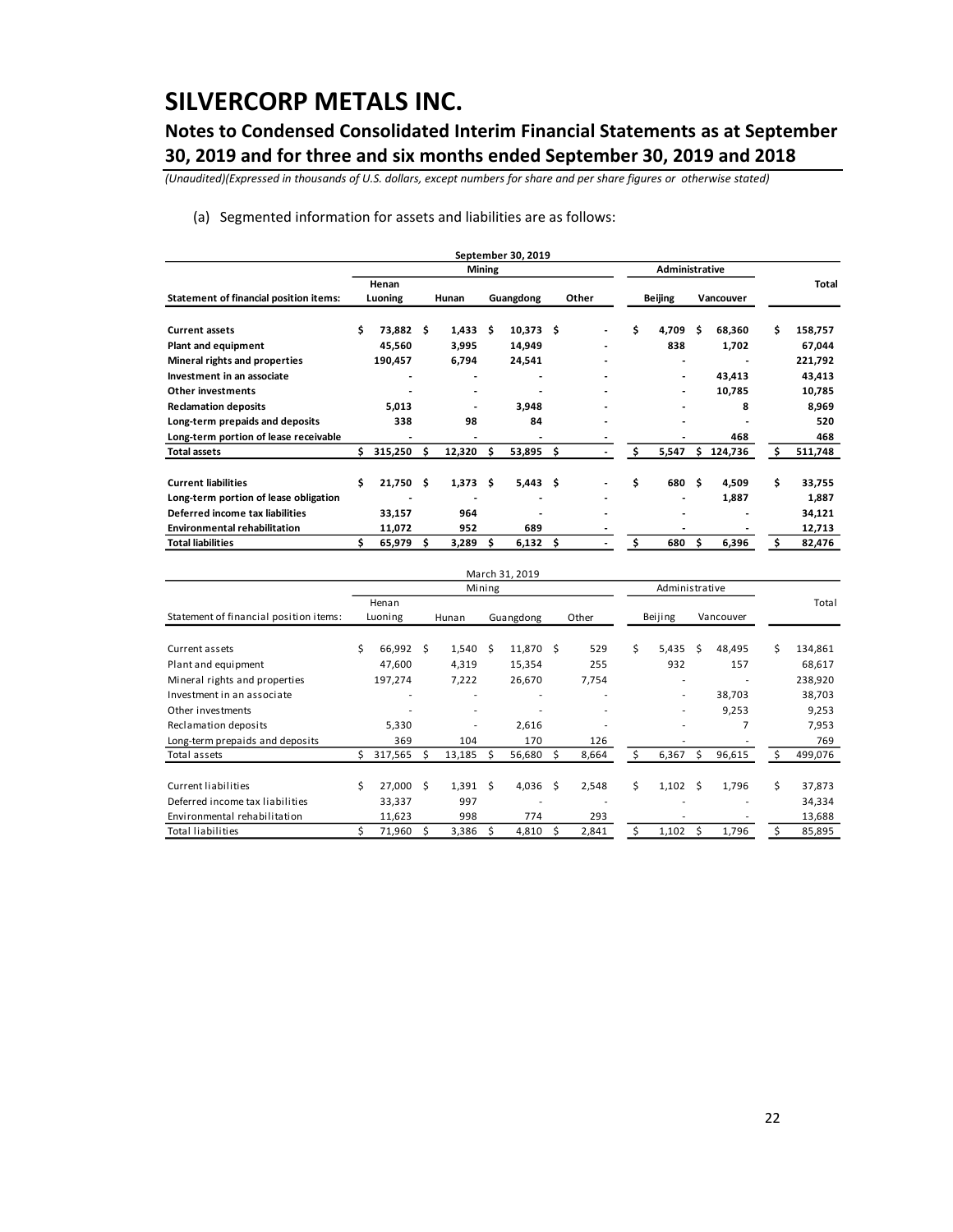### **Notes to Condensed Consolidated Interim Financial Statements as at September 30, 2019 and for three and six months ended September 30, 2019 and 2018**

*(Unaudited)(Expressed in thousands of U.S. dollars, except numbers for share and per share figures or otherwise stated)*

#### (b) Segmented information for operating results are as follows:

|                  |          |  |                                       |                | Three months ended September 30, 2019      |  |                                      |       |                          |          |                                                                        |                             |           |
|------------------|----------|--|---------------------------------------|----------------|--------------------------------------------|--|--------------------------------------|-------|--------------------------|----------|------------------------------------------------------------------------|-----------------------------|-----------|
|                  |          |  |                                       |                |                                            |  |                                      |       |                          |          |                                                                        |                             |           |
| Henan<br>Luoning |          |  |                                       |                | Guangdong                                  |  |                                      |       | <b>Beijing</b>           |          |                                                                        |                             | Total     |
| Ś                |          |  |                                       |                |                                            |  |                                      | \$    |                          | \$       | $\overline{\phantom{a}}$                                               | \$                          | 49,886    |
|                  | (19,753) |  | $\overline{\phantom{a}}$              |                | (4,759)                                    |  |                                      |       | $\overline{\phantom{0}}$ |          | ٠                                                                      |                             | (24, 512) |
|                  | 22,545   |  | $\overline{\phantom{a}}$              |                | 2,829                                      |  |                                      |       |                          |          | ٠                                                                      |                             | 25,374    |
|                  | (2, 363) |  | (101)                                 |                | (569)                                      |  |                                      |       |                          |          | (1,846)                                                                |                             | (5,256)   |
|                  | 231      |  | (36)                                  |                | 26                                         |  |                                      |       | 35                       |          | 426                                                                    |                             | 682       |
|                  | (4,637)  |  | (13)                                  |                | (471)                                      |  |                                      |       |                          |          | (18)                                                                   |                             | (5, 139)  |
| \$               |          |  |                                       |                |                                            |  | $\blacksquare$                       |       |                          |          | (1, 438)                                                               | \$                          | 15,661    |
|                  |          |  |                                       |                |                                            |  |                                      |       |                          |          |                                                                        |                             |           |
|                  | 12,309   |  | (105)                                 |                | 1,797                                      |  |                                      |       |                          |          | (1, 438)                                                               |                             | 12,221    |
|                  | 3,467    |  | (45)                                  |                | 18                                         |  |                                      |       | $\,$                     |          |                                                                        |                             | 3,440     |
|                  |          |  |                                       |                |                                            |  |                                      |       |                          |          | (1, 438)                                                               | s                           | 15,661    |
|                  |          |  | 42,298 \$<br>15,776 \$<br>$15,776$ \$ | $H$ unan $(1)$ | Mining<br>- \$<br>$(150)$ \$<br>$(150)$ \$ |  | 7,588 \$<br>$1,815$ \$<br>$1,815$ \$ | Other |                          | \$<br>\$ | $\overline{\phantom{a}}$<br>(377)<br>$(342)$ \$<br>(342)<br>$(342)$ \$ | Administrative<br>Vancouver |           |

 $<sup>(1)</sup>$  Hunan's BYP project was placed on care and maintenance starting August 2014;</sup>

|                               |                   |    | Three months ended September 30, 2018 |                |    |       |    |                          |                          |    |           |
|-------------------------------|-------------------|----|---------------------------------------|----------------|----|-------|----|--------------------------|--------------------------|----|-----------|
|                               |                   |    | Mining                                |                |    |       |    | Administrative           |                          |    |           |
|                               | Henan             |    |                                       |                |    |       |    |                          |                          |    | Total     |
| Statement of operations:      | Luoning           |    | Hunan                                 | Guangdong      |    | Other |    | Beijing                  | Vancouver                |    |           |
| Sales                         | \$<br>$41,746$ \$ |    | $\sim$                                | \$<br>6,345    | \$ | ٠     | Ś  | $\overline{\phantom{0}}$ | \$<br>٠                  | Ś  | 48,091    |
| Cost of sales                 | (20, 878)         |    | $\overline{\phantom{a}}$              | (4, 513)       |    |       |    |                          | $\overline{\phantom{a}}$ |    | (25, 391) |
| Gross profit                  | 20,868            |    | ۰                                     | 1,832          |    |       |    |                          |                          |    | 22,700    |
| Operating expenses            | (2, 496)          |    | (174)                                 | (743)          |    | (117) |    | (386)                    | (2,606)                  |    | (6, 522)  |
| Finance items                 | 291               |    | (31)                                  | 17             |    | (2)   |    | 16                       | 371                      |    | 662       |
| Income tax expenses           | (4,625)           |    | (14)                                  | $\overline{a}$ |    |       |    | $\blacksquare$           | (1, 124)                 |    | (5,763)   |
| Net income (loss)             | \$<br>14,038 \$   |    | $(219)$ \$                            | 1,106          | \$ | (119) | \$ | $(370)$ \$               | (3,359)                  | \$ | 11,077    |
| Attributed to:                |                   |    |                                       |                |    |       |    |                          |                          |    |           |
| Equity holders of the Company | 10,960            |    | (154)                                 | 1,052          |    | (92)  |    | (370)                    | (3,359)                  |    | 8,037     |
| Non-controlling interests     | 3,078             |    | (65)                                  | 54             |    | (27)  |    | ٠                        |                          |    | 3,040     |
| Net income (loss)             | 14,038            | S. | $(219)$ \$                            | 1,106          | S. | (119) | S  | (370) \$                 | (3,359)                  | s  | 11,077    |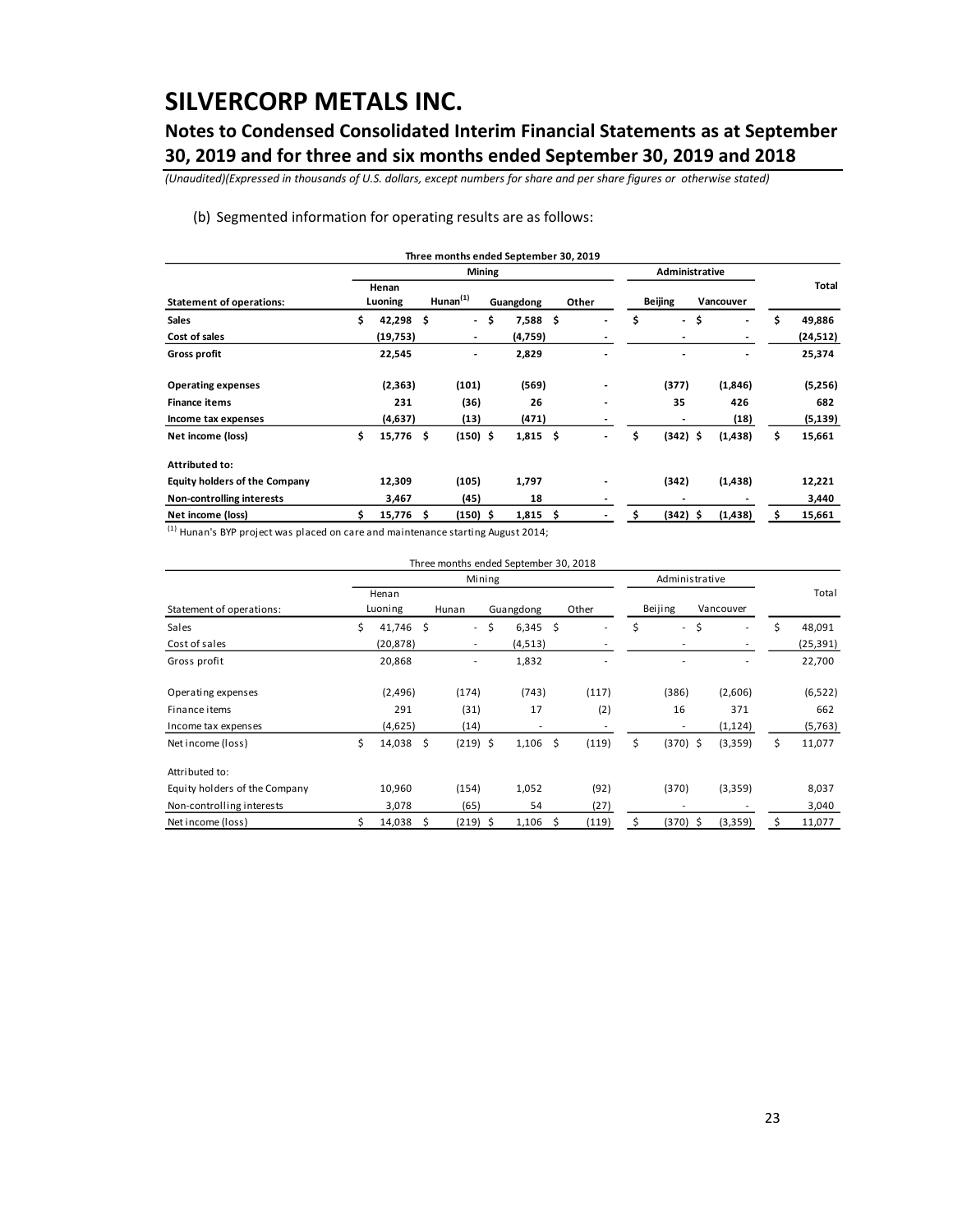## **Notes to Condensed Consolidated Interim Financial Statements as at September 30, 2019 and for three and six months ended September 30, 2019 and 2018**

*(Unaudited)(Expressed in thousands of U.S. dollars, except numbers for share and per share figures or otherwise stated)*

|    | Henan     |         |                              |             |                          |                            | Other                    |                                     |                          |                |                              |                             | Total     |
|----|-----------|---------|------------------------------|-------------|--------------------------|----------------------------|--------------------------|-------------------------------------|--------------------------|----------------|------------------------------|-----------------------------|-----------|
| \$ |           |         | $\blacksquare$               | Ŝ.          | 15,390                   | \$.                        | $\overline{\phantom{0}}$ | \$                                  | $\overline{\phantom{a}}$ | \$             | $\qquad \qquad \blacksquare$ | \$                          | 95,462    |
|    | (39, 466) |         | $\blacksquare$               |             | (10, 166)                |                            |                          |                                     | $\overline{\phantom{0}}$ |                |                              |                             | (49, 632) |
|    | 40,606    |         | $\qquad \qquad \blacksquare$ |             | 5,224                    |                            |                          |                                     | $\blacksquare$           |                | -                            |                             | 45,830    |
|    | (2,934)   |         | (218)                        |             | (1, 321)                 |                            | (60)                     |                                     | (822)                    |                | (4,298)                      |                             | (9,653)   |
|    | 568       |         | (70)                         |             | 44                       |                            |                          |                                     | 62                       |                | 832                          |                             | 1,436     |
|    | (901)     |         | (29)                         |             | (936)                    |                            |                          |                                     | $\overline{\phantom{a}}$ |                | (2,785)                      |                             | (4,651)   |
| Ś. | 37,339    | \$      |                              |             | 3,011                    | \$                         | (60)                     | \$                                  |                          |                | (6,251)                      | \$                          | 32,962    |
|    |           |         |                              |             |                          |                            |                          |                                     |                          |                |                              |                             |           |
|    | 29,140    |         | (222)                        |             | 2,981                    |                            | (60)                     |                                     | (760)                    |                | (6,251)                      |                             | 24,828    |
|    | 8,199     |         | (95)                         |             | 30                       |                            |                          |                                     | $\blacksquare$           |                |                              |                             | 8,134     |
|    |           | \$      |                              |             | 3,011                    | \$.                        | (60)                     | \$                                  |                          |                | (6,251)                      | S                           | 32,962    |
|    |           | Luoning | 80,072 \$<br>37,339          | Hunan $(1)$ | $(317)$ \$<br>$(317)$ \$ | <b>Mining</b><br>Guangdong |                          | Six months ended September 30, 2019 |                          | <b>Beijing</b> | $(760)$ \$<br>$(760)$ \$     | Administrative<br>Vancouver |           |

 $(1)$  Hunan's BYP project was placed on care and maintenance in August 2014;

|                               |    |           |      | Six months ended September 30, 2018 |     |                          |    |       |                                |     |           |              |
|-------------------------------|----|-----------|------|-------------------------------------|-----|--------------------------|----|-------|--------------------------------|-----|-----------|--------------|
|                               |    |           |      | Mining                              |     |                          |    |       | Administrative                 |     |           |              |
|                               |    | Henan     |      |                                     |     |                          |    |       |                                |     |           | Total        |
| Statement of income:          |    | Luoning   |      | Hunan                               |     | Guangdong                |    | Other | Beijing                        |     | Vancouver |              |
| Sales                         | Ś  | 78,713 \$ |      | $\sim$                              | -\$ | 14,503                   | \$ | ٠     | \$<br>$\overline{\phantom{a}}$ | \$  | ۰         | \$<br>93,216 |
| Cost of sales                 |    | (36, 214) |      | $\overline{\phantom{a}}$            |     | (9, 451)                 |    |       |                                |     |           | (45, 665)    |
| Gross profit                  |    | 42,499    |      | $\overline{\phantom{0}}$            |     | 5,052                    |    |       |                                |     |           | 47,551       |
| Operating expenses            |    | (4, 472)  |      | (379)                               |     | (1, 436)                 |    | (229) | (767)                          |     | (4,077)   | (11, 360)    |
| Finance items, net            |    | 457       |      | (60)                                |     | 37                       |    | (5)   | 70                             |     | 825       | 1,324        |
| Income tax expenses           |    | (9,567)   |      | (99)                                |     | $\overline{\phantom{a}}$ |    | ۰     | (1)                            |     | (2,594)   | (12, 261)    |
| Net income (loss)             | \$ | 28,917 \$ |      | $(538)$ \$                          |     | 3,653                    | \$ | (234) | \$<br>$(698)$ \$               |     | (5,846)   | \$<br>25,254 |
| Attributable to:              |    |           |      |                                     |     |                          |    |       |                                |     |           |              |
| Equity holders of the Company |    | 22,582    |      | (377)                               |     | 3,478                    |    | (181) | (698)                          |     | (5,846)   | 18,958       |
| Non-controlling interests     |    | 6,335     |      | (161)                               |     | 175                      |    | (53)  |                                |     |           | 6,296        |
| Net income (loss)             |    | 28,917    | - \$ | $(538)$ \$                          |     | 3,653                    | S  | (234) | \$<br>(698)                    | -\$ | (5,846)   | 25,254       |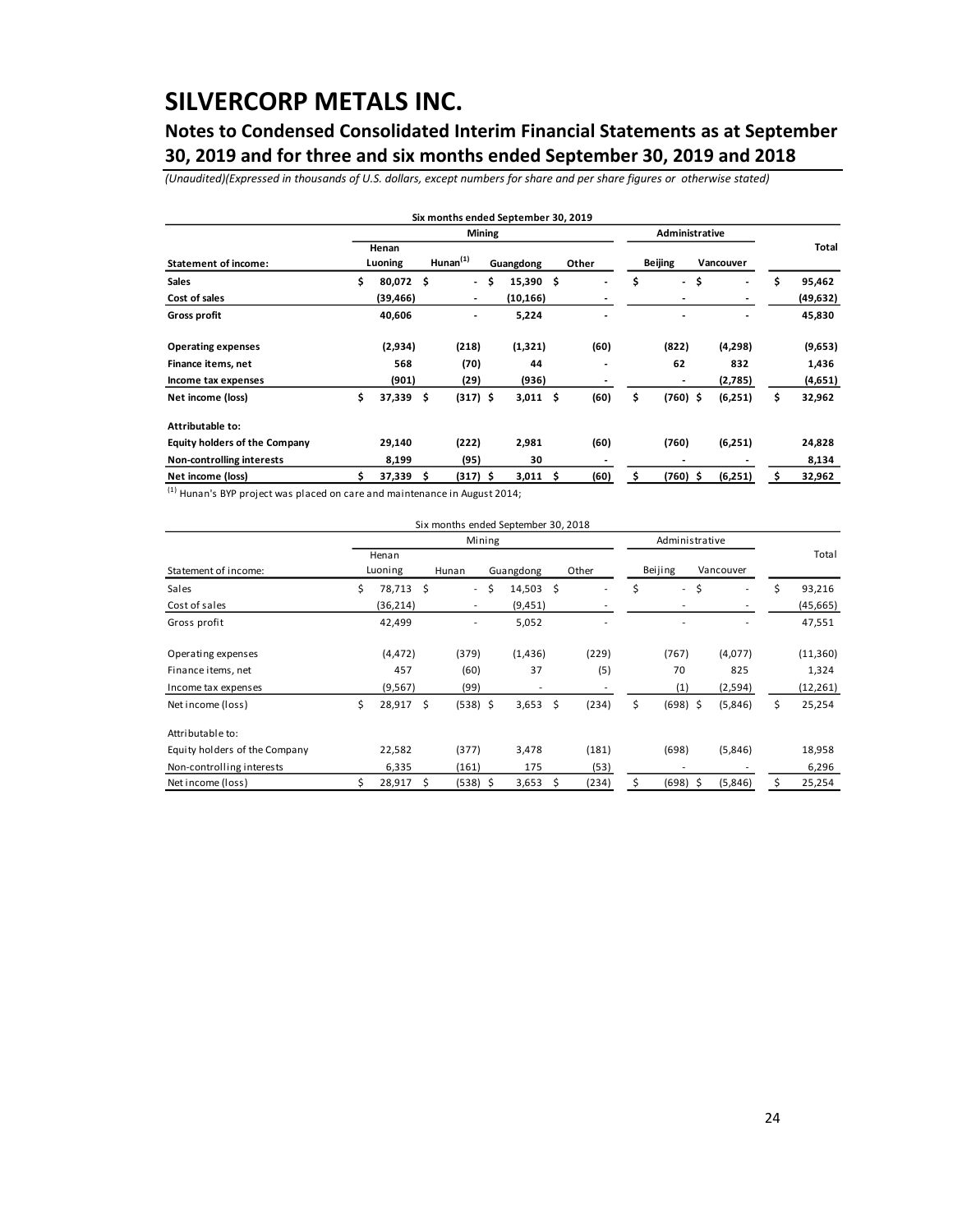### **Notes to Condensed Consolidated Interim Financial Statements as at September 30, 2019 and for three and six months ended September 30, 2019 and 2018**

*(Unaudited)(Expressed in thousands of U.S. dollars, except numbers for share and per share figures or otherwise stated)*

#### (c) Sales by metal

The sales generated for the three and six months ended September 30, 2019 and 2018 were all earned in China and were comprised of:

|             | Three months ended September 30, 2019 |                      |     |               |        |  |  |
|-------------|---------------------------------------|----------------------|-----|---------------|--------|--|--|
|             |                                       | <b>Henan Luoning</b> |     | Guangdong     | Total  |  |  |
| Silver (Ag) | \$                                    | 25,481               | Ŝ   | 1,958<br>- \$ | 27,439 |  |  |
| Gold (Au)   |                                       | 1,314                |     |               | 1,314  |  |  |
| Lead (Pb)   |                                       | 13,945               |     | 2,257         | 16,202 |  |  |
| Zinc (Zn)   |                                       | 960                  |     | 3,085         | 4,045  |  |  |
| Other       |                                       | 598                  |     | 288           | 886    |  |  |
|             | \$                                    | 42,298               | \$. | 7,588<br>-\$  | 49,886 |  |  |
|             |                                       |                      |     |               |        |  |  |
|             | Three months ended September 30, 2018 |                      |     |               |        |  |  |
|             |                                       | Henan Luoning        |     | Guangdong     | Total  |  |  |
| Silver (Ag) | \$                                    | 22,140               | -Ś  | Ŝ.<br>1,299   | 23,439 |  |  |
| Gold (Au)   |                                       | 1,024                |     |               | 1,024  |  |  |
| Lead (Pb)   |                                       | 16,822               |     | 1,967         | 18,789 |  |  |
| Zinc(Zn)    |                                       | 1,464                |     | 2,897         | 4,361  |  |  |

|             | Six months ended September 30, 2019 |                      |                          |              |  |  |  |
|-------------|-------------------------------------|----------------------|--------------------------|--------------|--|--|--|
| Silver (Ag) |                                     | <b>Henan Luoning</b> | Guangdong                | <b>Total</b> |  |  |  |
|             |                                     | 47,211<br>- Ś        | 3,786<br>S               | 50,997       |  |  |  |
| Gold (Au)   |                                     | 2,396                | $\overline{\phantom{0}}$ | 2,396        |  |  |  |
| Lead (Pb)   |                                     | 26,638               | 4,742                    | 31,380       |  |  |  |
| Zinc (Zn)   |                                     | 2,624                | 6,573                    | 9,197        |  |  |  |
| Other       |                                     | 1,203                | 289                      | 1,492        |  |  |  |
|             |                                     | 80,072               | 15,390                   | 95,462       |  |  |  |

Other 296 182 478

 $$ 41,746 \quad $ 6,345 \quad $ 48,091$ 

|             |  | Six months ended September 30, 2018 |   |                          |   |        |  |
|-------------|--|-------------------------------------|---|--------------------------|---|--------|--|
|             |  | Henan Luoning                       |   | Guangdong                |   | Total  |  |
| Silver (Ag) |  | 40.490                              | Ŝ | 2,772                    | S | 43,262 |  |
| Gold (Au)   |  | 1,716                               |   | $\overline{\phantom{0}}$ |   | 1,716  |  |
| Lead (Pb)   |  | 32,097                              |   | 3,743                    |   | 35,840 |  |
| Zinc (Zn)   |  | 3,980                               |   | 7,793                    |   | 11,773 |  |
| Other       |  | 430                                 |   | 195                      |   | 625    |  |
|             |  | 78,713                              |   | 14,503                   | S | 93,216 |  |

(d) Major customers

For the six months ended September 30, 2019, five major customers (six months ended September 30, 2018 – three major customers) accounted for 10% to 22%, (six months ended September 30, 2018 - 10% to 35%) and collectively 82% (six months ended September 30, 2018 - 62%) of the total sales of the Company.